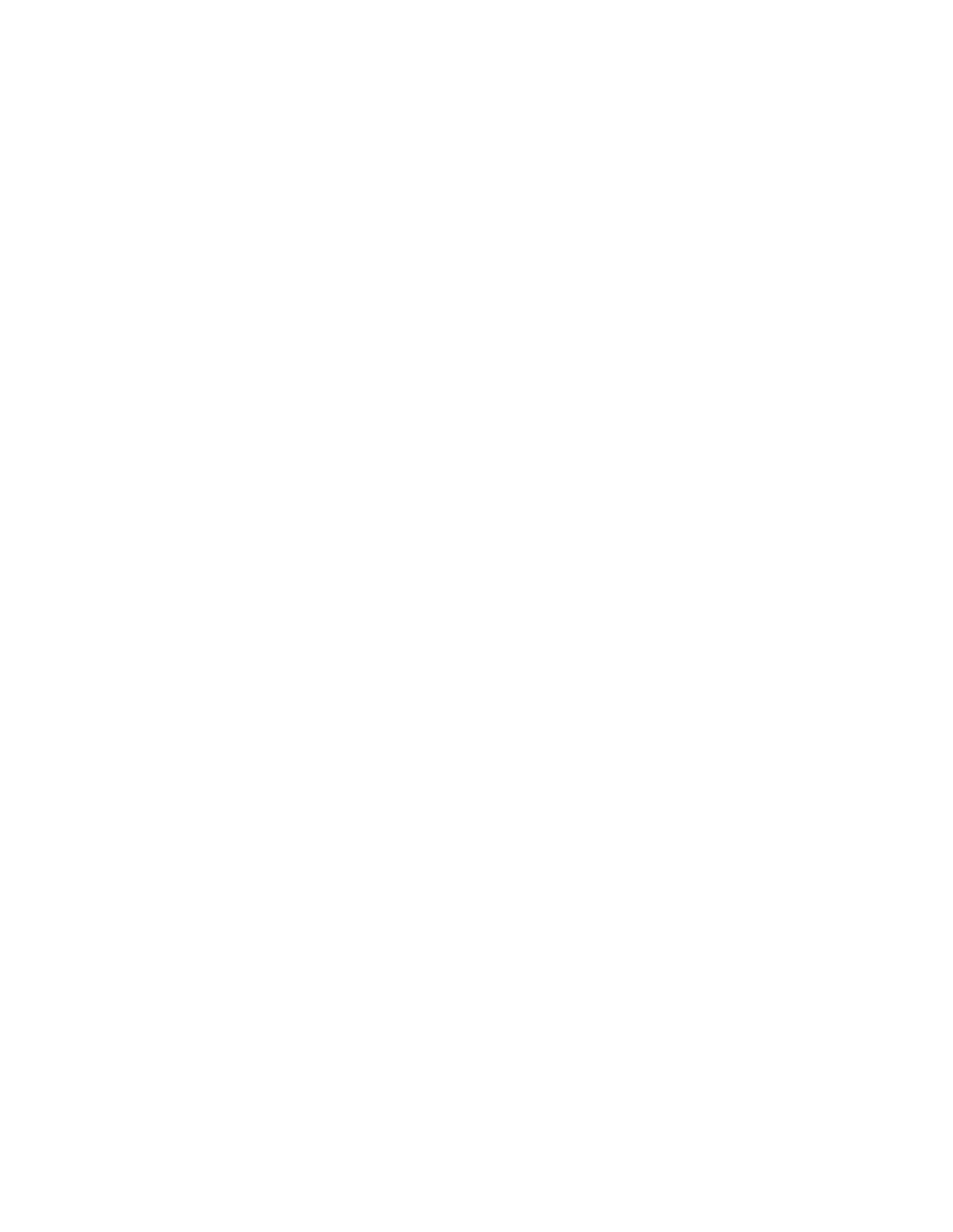**Countering Cyber Extremism**

**Megan Penn, Joshua K. Miller and Jan Schwarzenberg**

> **Arthur D. Simons Center** *for Interagency Cooperation*

> > *Fort Leavenworth, Kansas*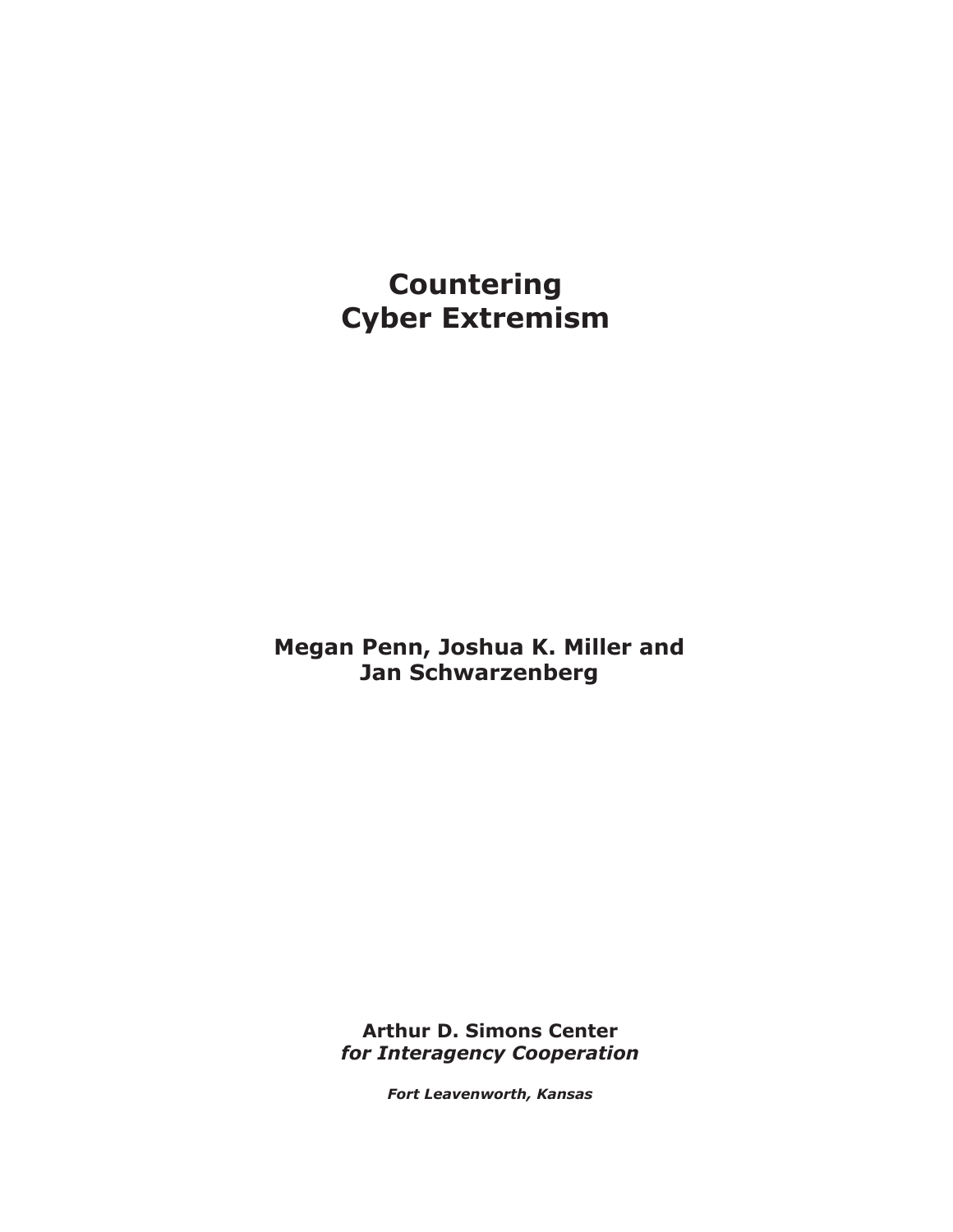### *InterAgency Paper No. 17W, November 2015*

**Countering Cyber Extremism**

#### **by Megan Penn, Joshua K. Miller and Jan Schwarzenberg**

**Megan Penn** is the Director of Global Education with United Nations Association of the National Capital Area (UNA-NCA). Before joining UNA-NCA and Global Classrooms DC, she was a research intern at the Center for a New American Security in the Technology and National Security program, and a former curriculum specialist with UNA-NCA. Penn received a M.A. in Security Policy Studies from the George Washington University, Elliott School of International Affairs. She received a bilingual honours B.A. in International Studies from York University, Glendon College in Toronto, Canada. Penn has professional experience in business development, aviation, and has been published in Canada and the U.S. on cyber security policy, mobile technology and cybercrime.

**Joshua Miller** is a Foreign Affairs Officer on the Pakistan desk, in the Office of the Special Representative to Afghanistan and Pakistan at the U.S. State Department. Miller is a recent graduate from the Elliott School of International Affairs' Master's program, earning a degree in Security Policy Studies with concentrations in Transnational Security Issues and U.S. National Security Policy and Process. Miller earned his bachelor's degree at an American university in Switzerland.

**Jan Schwarzenberg** is currently an M.A. candidate in the Security Policy Studies program at the Elliott School of International Affairs, George Washington University, focusing on emerging transnational threats. A retired U.S. Navy Special Operations Officer, Schwarzenberg has worked exclusively in counter terrorism and counter insurgency, in both military and civilian positions, since the attacks of 9/11. This has included combat deployments in four different countries around the Middle East and Southwest Asia. Schwarzenberg holds undergraduate degrees in Political Science and Criminal Justice, studied in Italy for a year and a half, and has a Master's in Diplomacy and Military studies. He is also a graduate of the U.S. Naval War College, Joint Forces Staff College, and the National Defense University. He is currently a federal officer employed by the Department of Defense.

*This paper represents the opinions of the authors and does not reflect the official views of any United States government agency, the Department of Defense, the Department of the Army, the U.S. Army Command and General Staff College, the Command and General Staff College Foundation, the Simons Center, or any other non-government, private, public, or international organization.*

*Publications released by the Simons Center are copyrighted. Please contact the Simons Center for use of its materials. The InterAgency Paper series should be acknowledged whenever material is quoted from or based on its content.*

*Questions about this paper and the InterAgency Paper series should be directed to the Arthur D. Simons Center, 655 Biddle Blvd., PO Box 3429, Fort Leavenworth KS 66027; email: office@TheSimonsCenter.org, or by phone at 913-682-7244.*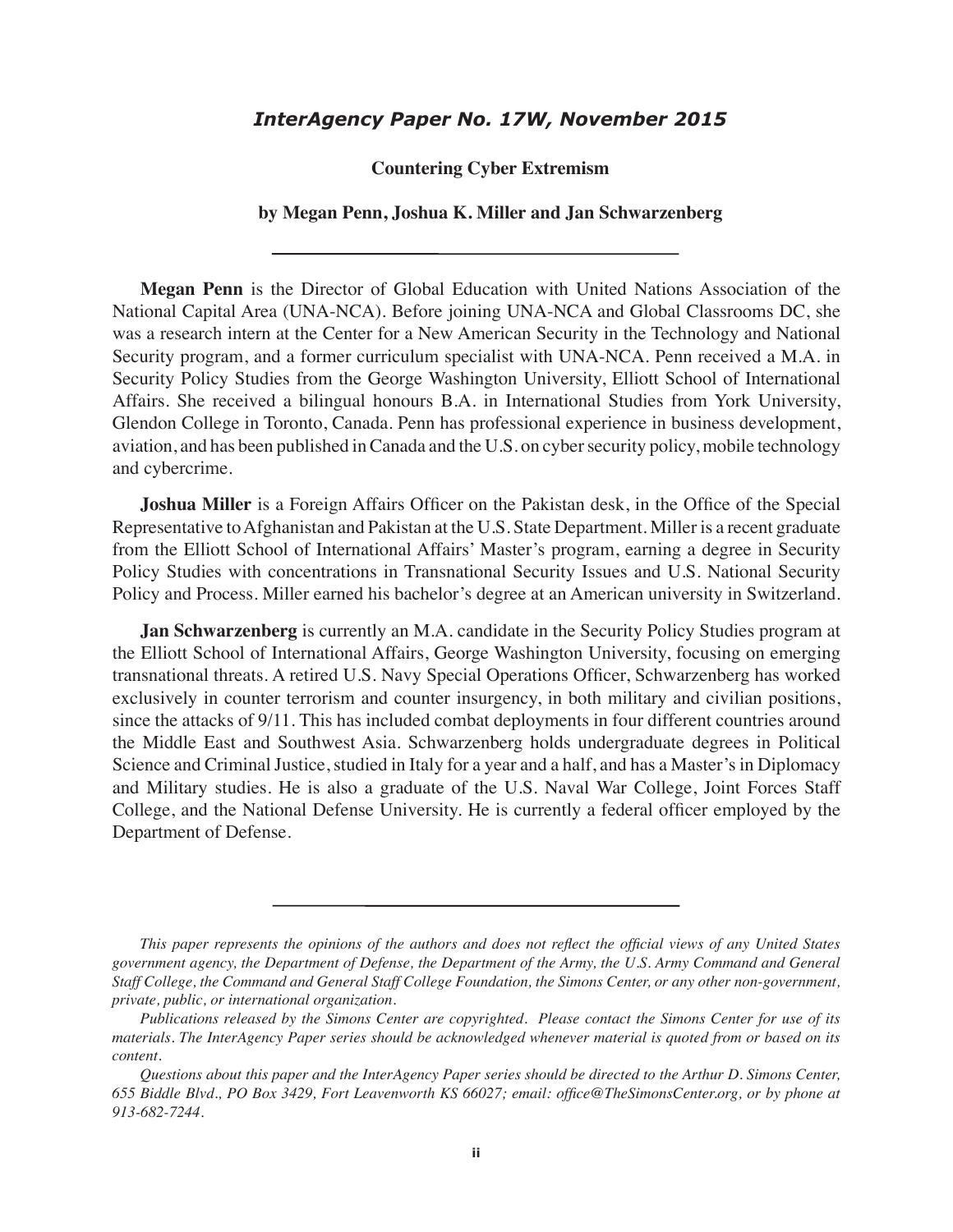## **Contents**

| Counter Messaging: Non-Governmental Organizations7   |  |
|------------------------------------------------------|--|
|                                                      |  |
|                                                      |  |
|                                                      |  |
|                                                      |  |
| Law Enforcement: Monitoring Extremist Websites 12    |  |
| Law Enforcement: PATRIOT Act and Pocket Subpoenas 13 |  |
|                                                      |  |
|                                                      |  |
| Wave One: Immediate Implementation (30-90 days) 15   |  |
| Wave Two: Short Term Implementation (60-120 days)16  |  |
|                                                      |  |
|                                                      |  |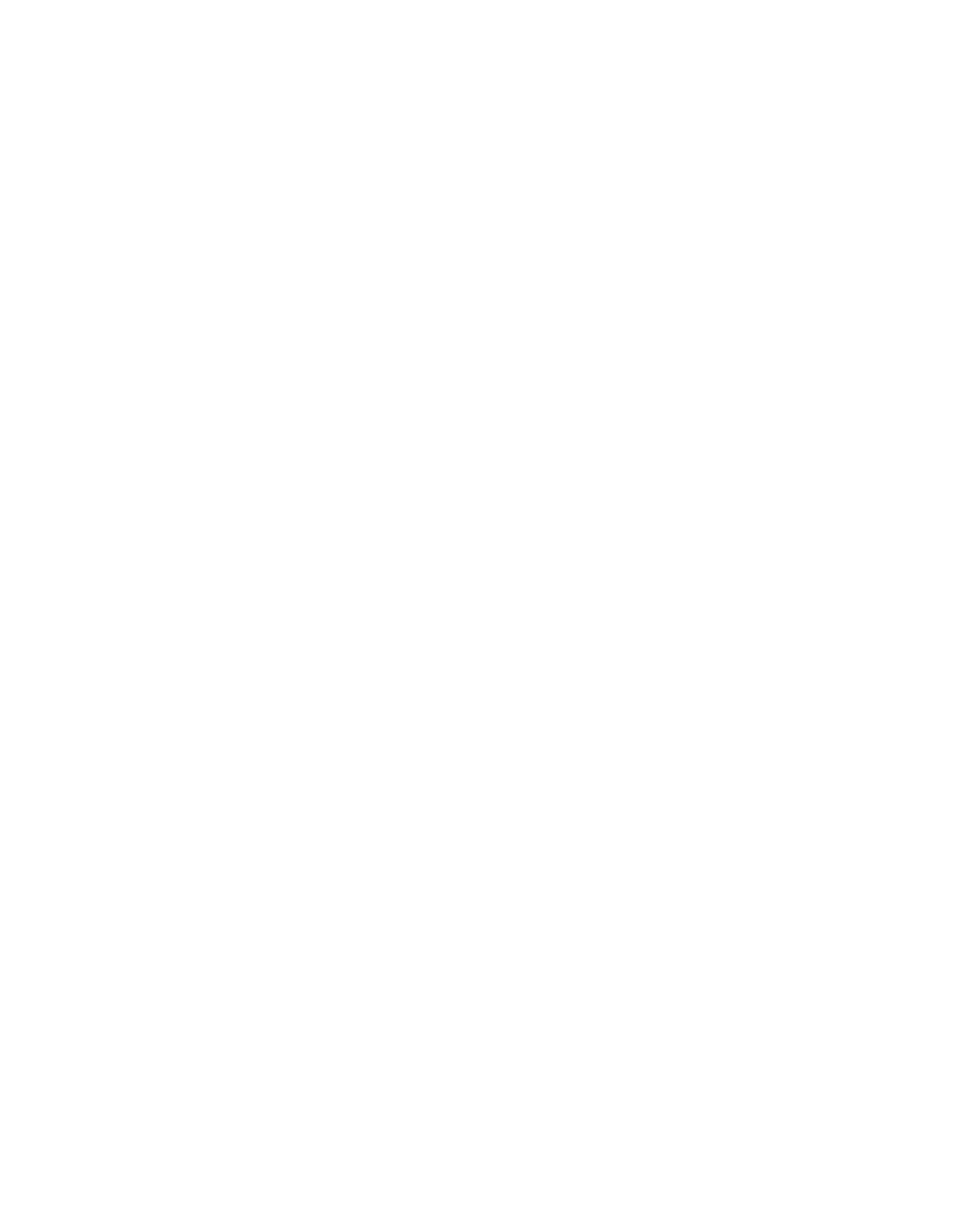## **Introduction**

Violent extremist organizations have increased their online<br>presence using the Internet to establish an online brand,<br>communicate with members, and radicalize sympathizers.<br>The regular use of online media, forums, and comm presence using the Internet to establish an online brand, communicate with members, and radicalize sympathizers. The regular use of online media, forums, and communications has altered the way that governments, non-governmental organizations (NGOs), and private companies must approach countering violent extremism online. Currently, U.S. policy is ineffective in countering cyber extremism. For example, law enforcement has poorly intercepted vulnerable sympathizers, and the government has utilized unsuccessful counter-messaging campaigns against violent extremist organizations. With U.S. law respecting the difference between merely accessing online extremist sites and doing so with the intent to do harm, there is a major gap in identifying and interdicting radicalized recruits who travel overseas to join violent extremist organizations or remain at home to commit jihad here versus those who are simply curious.

This paper provides seven recommendations for countering violent extremism to the U.S. government, private companies who host these online platforms, and NGOs who provide an alternative voice and expertise to the issue. The U.S. government, NGOs, and communities all play a role in counter-messaging extremist organizations' online presence. While this paper touches upon a number of themes and recommendations for U.S. government policy on countering violent extremism, there are many more avenues that can be explored from private sector, law enforcement, and international perspectives.

First, the U.S. government should create stimulating countermessaging campaigns with the assistance of third party groups, specifically those who have a connection to the violent extremist community. In the case of Islamic State of Iraq and Syria (ISIS), the State Department's Center for Strategic Counterterrorism Communications must work with Muslim influences abroad to develop strong partnerships and communication among involved communities.

Second, NGOs must be given more tools to counter violent extremism, as they provide an alternative, impartial voice and can often bring together parties that governments are unable to access. For example, Google Ideas' Against Violent Extremism has managed to bring together victims and past members of violent extremist organizations to discuss how to counter extremist ideology

**With U.S. law respecting the difference between merely accessing online extremist sites and doing so with the intent to do harm, there is a major gap in identifying and interdicting radicalized recruits...**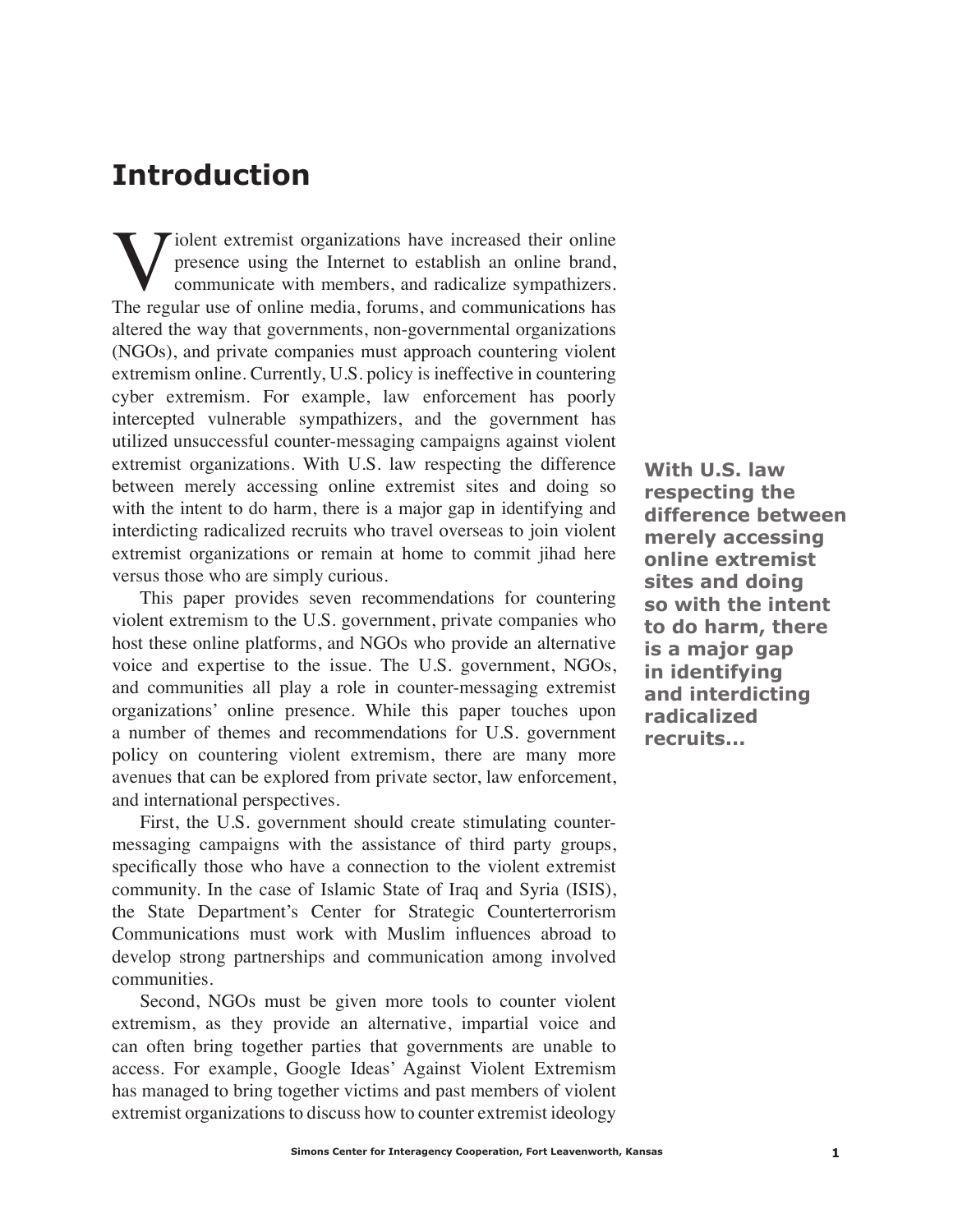stemming from terrorism, gangs, and supremacist organizations.

Third, communities are best situated to provide citizens with a strong counter-violent extremist message. Including them in countermessaging campaigns builds trust, ensures grass-root involvement in countering extremist violence, and, most importantly, gives direct access to vulnerable persons.

Fourth, with violent extremists using cyberspace to spread their messages, there should be an equally strong counter-message online. This message can come from a number of groups and influential individuals, but it must be cohesive to be most successful as a counter-message campaign against the extremists.

Fifth, once vulnerable persons have been identified, their need to be rehabilitated is necessary to preclude an attack. The United Kingdom's Channel Project has been successful in this and should be adopted in the U.S.

Sixth, the private sector that owns the databases and platforms used by violent extremist groups should more proactively selfregulate to ensure customers are following the terms of use.

Lastly, the role of law enforcement in protecting national security is incredibly important in responding to this online and physical threat. Necessary legal authorities already exist but have not been used to their fullest capacities. Combining the PATRIOT Act with counter-terrorism authorities within Article 18 of the U.S. Code allows law enforcement to monitor both extremist websites and the persons entering them to uncover any potential violent plots.

Due to the complexity of countering violent extremism, a combination of these options should be utilized to address the varying needs of all stakeholders. Embracing a whole-ofgovernment approach coupled with the private sector, NGOs, and community engagement is the most effective strategy to address this ever-evolving and challenging issue.

#### **BACKGROUND**

Since 9/11, violent extremist organizations have employed one tactic in common despite their varying motivations: They use the Internet to communicate with other members, potential recruits, and sympathizers. Extremist forums and websites offer a significant amount of information to their recruits, including organizations' missions, doctrines, and histories. They allow extremist organizations to communicate intimate information about their causes and themselves to potential sympathizers. Extremists often highlight their enemies and justify violence against them, which motivates lone wolves to act. Through the personal maintenance of their online presence, extremists are able to liaise directly with their target audiences without their message being distorted by mainstream

**Combining the PATRIOT Act with counter-terrorism authorities within Article 18 of the U.S. Code allows law enforcement to monitor both extremist websites and the persons entering them to uncover any potential violent plots.**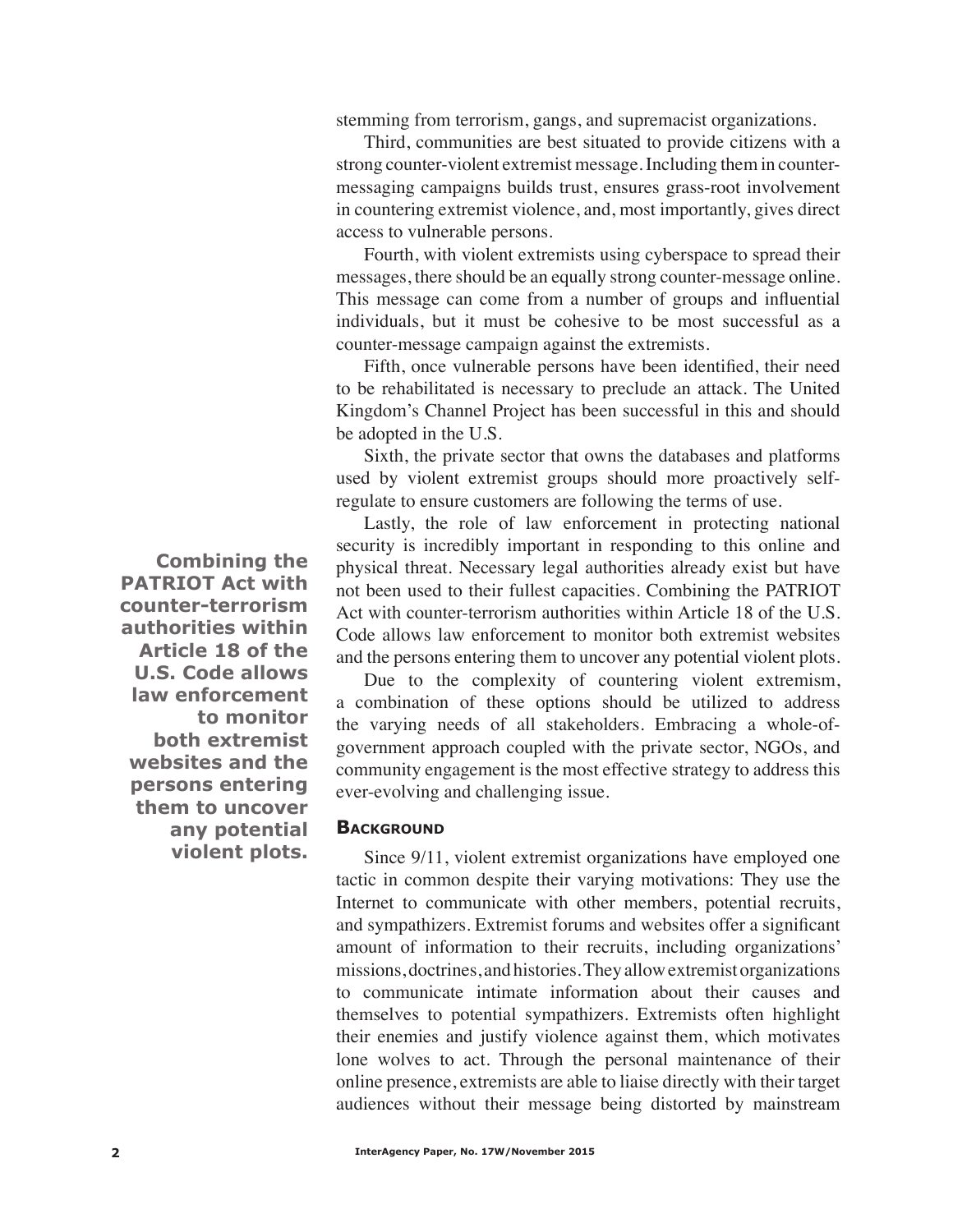media or government entities. The Internet has become a major source of radicalization for potential recruits. It has the advantage of reaching a global audience at minimal expense without the need to bring recruits to a central location for indoctrination. Thus, the use of websites and the Internet by extremists has fundamentally altered the methods in which governments, law enforcement entities, the private sector, non-government entities, and average citizens must address these threats with one another. This has created an expanding gap in contemporary society, necessitating constant change and adaptation to address the evolving threat.

#### **Identifying the Challenge**

The issue is how to counter violent extremist organizations that radicalize and recruit sympathizers via the Internet. Streaming extremist ideology over the Internet cannot be halted at the border, as it once might have been when a U.S. Customs officer was able to seize seditious material. Countering these organizations is achieved by counteracting the effectiveness of the extremist ideology by countering extremist messaging, preventing attacks within the U.S. inspired by the online ideology, and identifying and apprehending extremist sympathizers within the U.S.

The lone-wolf phenomenon represents the success of online radicalization. The lone wolf, inspired and instructed via the Internet, plans, prepares, and executes attacks in his or her home country while evading apprehension. As Clint Watts notes, while U.S. law enforcement has been notably successful in disrupting lone-wolf attacks, the marked rise in such attacks represents the greatest radicalization threat to the  $U.S.<sup>1</sup>$  The difficulty behind lone-wolf attacks lies in the fact that it is extremely challenging to detect and interdict. Major Nidal Hasan's attack at Fort Hood in 2008 and Anders Breivik's attack in Norway in 2011 highlight these challenges.2 In fact, very few of America's accused extremists appear to have arrived at jihadism through adherence to radical scripture. Watts notes that while some extremists rigorously delve into ideological scripture, most pull their understanding of militant Islam disparately from the Internet.<sup>3</sup> Other contributing factors may also lie outside of ideological piety. Watts indicates the unique challenges the new generation of Americans currently face, including "the disease of being disconnected—a plight of depressed, socially isolated, and mentally vulnerable youth more connected virtually with society than physically."<sup>4</sup> A recent American Pediatrics Report substantiates Watts's claim; it indicates that many who grow up in the cyber era face challenges such as cyberbullying, social anxiety, severe isolation, and what doctors are now identifying as Facebook depression.<sup>5</sup> The troubling consequence of this phenomenon is that

**...while U.S. law enforcement has been notably successful in disrupting lonewolf attacks, the marked rise in such attacks represents the greatest radicalization threat to the U.S.**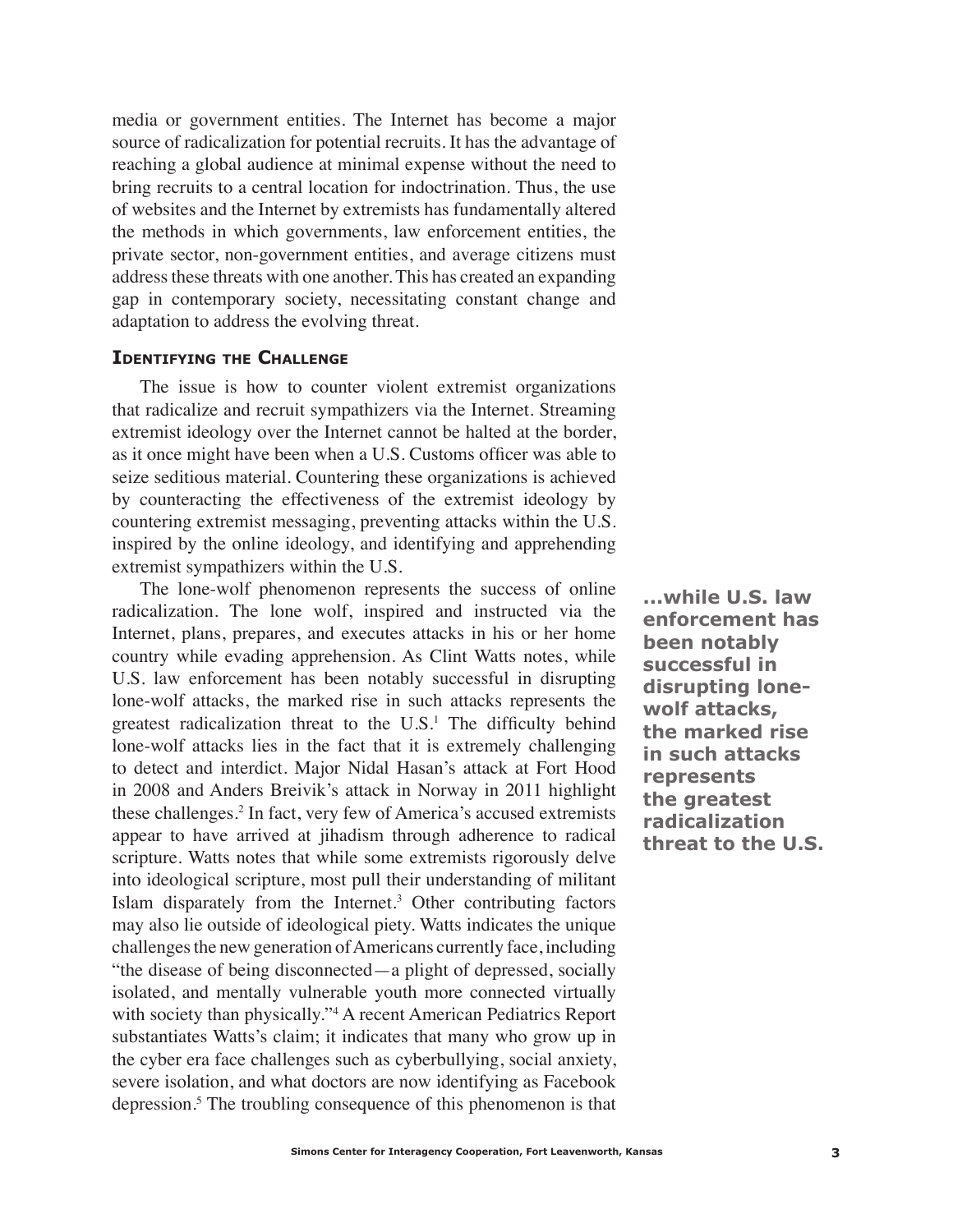more adolescents may increasingly suffer from this issue, resulting in further radicalization and potential lone-wolf attacks in the name of a variety of extremist ideologies.

#### **Review of Current Policies**

While many European countries have developed sophisticated programs to counter violent extremism, the U.S. has a woefully underdeveloped counter-extremist capability. This can be attributed to the fact that the size of the extremist threat in the U.S. is significantly smaller relative to European allies.<sup>6</sup> The U.S. has significantly more law enforcement tools at hand and a larger security apparatus to address counterterrorism issues directly. The Federal Bureau of Investigation, for example, acknowledges extremism as a complex threat due to varying motivations, levels of expertise, and tactics. As a response, the Bureau has increased its number of agents by 40 percent and now allocates approximately half of its resources to counterterrorism and the remaining half to all other criminal activity. Between 2001 and 2011, the Bureau almost tripled its intelligence analyst workforce.<sup>7</sup> In spite of having a significantly larger law enforcement capacity relative to others, the U.S. has not emphasized or allocated a sufficient amount of resources to countering violent extremism. This has largely stemmed from America's interpretation of counter-violent extremism in general. The U.S. has been addressing the symptoms of extremism solely from a criminal perspective and not the root causes of its existence.

The U.S. has poorly developed a counter narrative and counter message against extremists in spite of addressing this issue for over a decade. In 2011, the U.S. developed the State Department's Center for Strategic Counterterrorism Communications (CSCC) 8 to fulfill this mission. While laudable in its efforts, the CSCC has displayed a significant degree of ineptitude in producing an effective counternarrative.<sup>9</sup> In fact, many acknowledge the body has actually assisted extremist elements in their recruitment efforts.<sup>10</sup> Arguably still in its infancy, the CSCC is vastly under resourced and forced to keep up with a myriad of extremist groups, which has exacerbated its failures.

As part of developing a greater counter narrative, the U.S. government has also poorly enabled NGOs to play a bigger part in such an effort. While the government has funded some programs in the non-profit sector, the quantity and frequency of such funding has been largely insufficient. The U.S. government has lost credibility in many regards by not using non-governmental entities, which has served to assist extremist groups in their efforts.<sup>11</sup>

**The U.S. has poorly developed a counter narrative and counter message against extremists in spite of addressing this issue for over a decade.**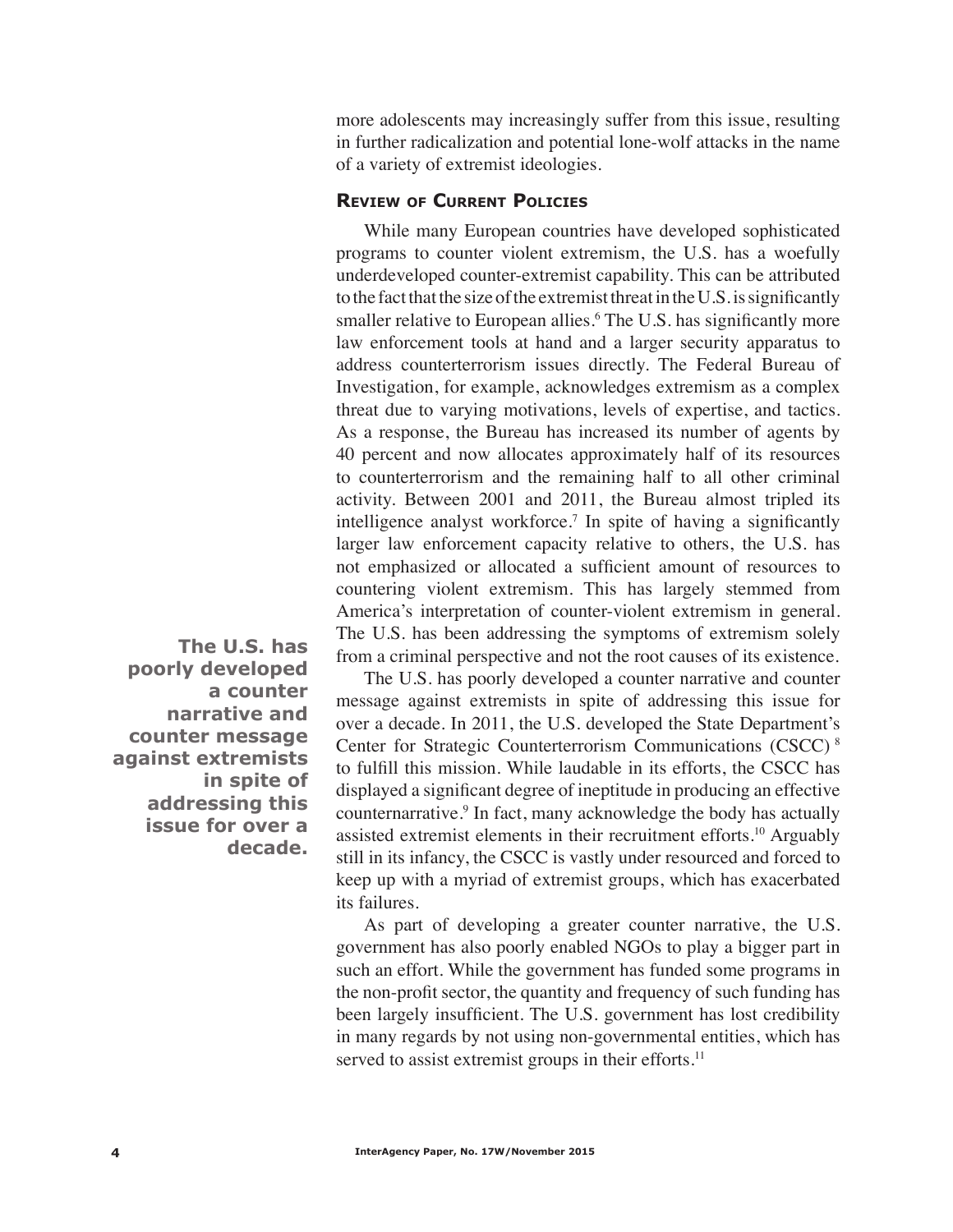#### **Need for Change**

While violent extremist organizations have used social media for communication and recruitment in the past, their online presence has increased recently in large part due to ISIS's relative success in using social media to recruit members from abroad. Until recently, the U.S. government has been slow to meet and bring counter extremist stakeholders together. The White House's Countering Violent Extremism Summit in February 2015 was originally scheduled for Fall 2014, but was continually delayed until the recent attacks in France.12 During this time, foreign fighter recruitment by violent extremist organizations increased, requiring a reevaluation of the U.S. government's efforts to counter them.13 Now is the time for creative new approaches that can be applied to numerous such organizations, not just ISIS, and these new approaches must include actors outside the U.S. government.

Countering extremist organizations online requires the participation and involvement of multiple entities. The government alone does not have the capability to combat these organizations, since private companies own the networks and platforms. Given that NGOs and non-profits often have more accessibility to countries due to their third-party and impartial status, there must be a partnership between these groups and local communities.

#### **Discussion**

Many analysts focus only on militant Islam as the culprit for radicalization. Major Hasan had an active correspondence with Al Qaeda in Yemen;14 Zale Thompson, who attacked four New York City police officers with a hatchet, had downloads from extremist websites advocating beheadings and attacks;15 Alton Nolen, who beheaded a co-worker at an Oklahoma factory, was inspired by recent extremist activities in the Middle East;<sup>16</sup> and John Booker, who attempted to bomb Fort Riley, admitted he did so in support of ISIS.<sup>17</sup> The real fear, however, is the empowerment and encouragement given to lone wolves to stay at home and fight their war among us. The Al Qaeda and ISIS online magazines "Inspire" and "Dabiq" constitute a highly developed form of outreach. Both give cogent arguments to support the jihad, as well as detailed instructions for building homemade bombs. An initial response might be to shut down the websites espousing extremist ideology that advocate violence or describe how to make explosive devices. In the wake of the January 2015 Charlie Hebdo attacks, France enacted legislation enabling the government to direct Internet servers to shut down objectionable sites.18 However, this is a futile and impossible task for numerous reasons. First, it is physically impossible to survey the entire Internet to uncover, identify, and then shut down websites being

**Countering extremist organizations online requires the participation and involvement of multiple entities.**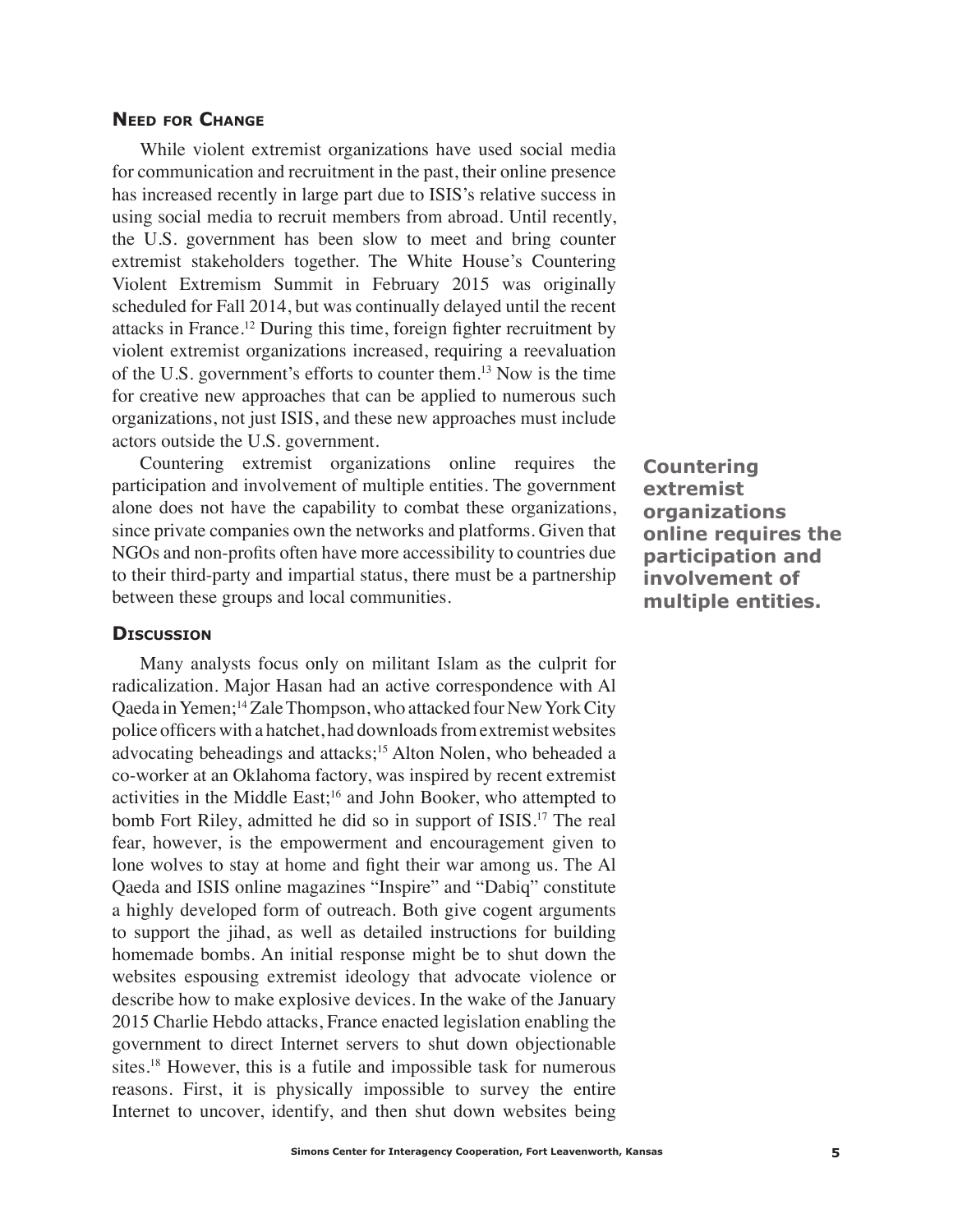used by extremist organizations. Trying to cover the entire Internet for objectionable sites is a commitment of manpower that does not exist and, as mentioned, has little return for the investment. Second, one IP address can contain hundreds of URLs held in reserve. As soon as one is shut down, it can be instantly replicated. Furthermore, as discovered with criminal organizations engaging in cybercrime, websites managed in foreign areas, especially those with lax law enforcement, are beyond the reach of U.S. authorities. Lastly, even if an individual site overseas can be traced and its location identified, it might only be a relay point bouncing or re-transmitting information originating elsewhere.

**While the government holds the authority to respond and combat violent extremist organizations, they lack ownership of the technology and networks.**

While the government holds the authority to respond and combat violent extremist organizations, they lack ownership of the technology and networks. In contrast, NGOs often have access to local communities and countries that establish beneficial communications and programs on the ground. Therefore, what is required is a partnership composed of government, NGOs, local communities, and the private sector. However, the authority, responsibilities, capabilities, and roles differ among these actors and must be taken into account to realistically create ways to counter cyber extremism. Thus, for a holistic approach to countering violent extremism, policy options must be broken into themes of counter messaging, intervention and rehabilitation, private sector selfregulation, and law enforcement.

## **Counter Messaging**

### **Counter Messaging: U.S. Government**

As noted, the State Department's CSCC's efforts have yielded marginal results in developing an effective counter narrative. The majority of the CSCC's efforts lie in the body's Digital Outreach Team, which attempts to counter extremists' messages in Arabic, Urdu, Punjabi, and Somali via social media platforms such as Twitter and Facebook.19 However, the CSCC's counter messages are subjected to a reviewing process before publication. This delays the responsiveness of the government's message, which intuitively goes against the purpose of social media—real time communication and conversation. Unfortunately, government attempts at counter messaging will never be as stimulating—visually or otherwise as extremist organization's messages due to agency restraints and capabilities.

There are, however, potential downsides to empowering thirdparty capacity-building programs. The government cedes control of crafting the counter message to a third-party entity, thus risking a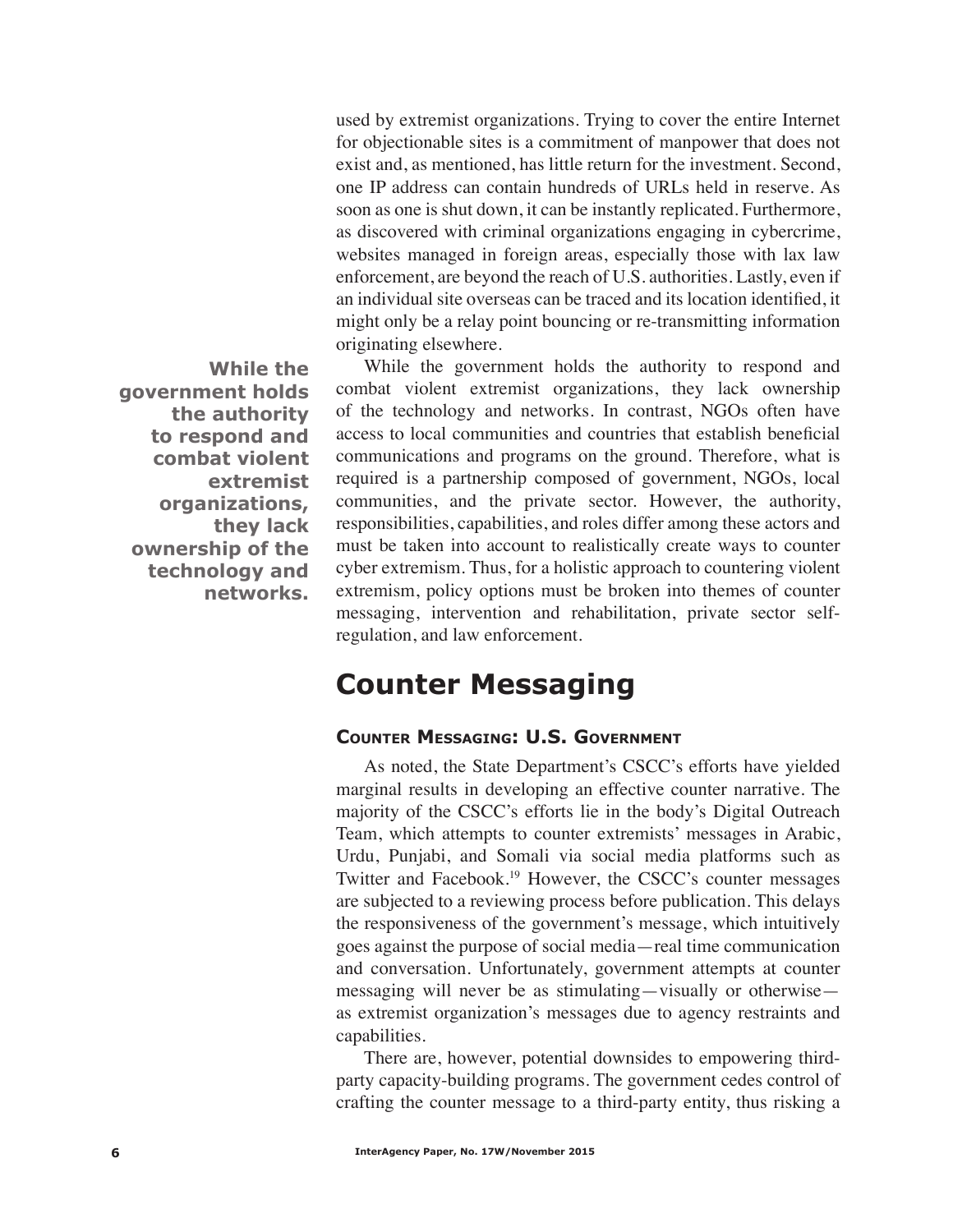narrative that diverges from the government's interests, which the government has committed to funding.

Some initiatives at the State Department have had some visible successes in capacity building. The Department successfully worked with social media experts, including playwright Wajahat Ali, to provide social media training to key Muslim influencers abroad. Training sessions were held in Pakistan, the Philippines, Singapore, Malaysia, and Jakarta, where individuals were introduced to using social media tools such as Facebook, Twitter, and LinkedIn<sup>20</sup> to counter animosity and extremist ideology online by building bridges between communities.21 The instructor of the workshop, as a respected scholar not affiliated with the government, commanded credibility. Additionally, these workshops were hosted in the participants' country, which enabled many of the indigenous population to attend. The promising results of these workshops and training sessions suggest the U.S. government should reallocate resources toward these initiatives.<sup>22</sup> A counter message from the government is important because of the authority it holds in the international community, however, it should not be the sole message used to counter violent extremism.

## **Counter Messaging: Non-Governmental Organizations**

Founded in 2010, Google Ideas is a think tank using technology to address complex and intractable problems. In its first project, Google Ideas tackled radicalization by creating a network, Against Violent Extremism, made up of renounced religious extremists, gang members, neo-Nazis, survivors of attacks, NGOs, and business partners.23 Google Ideas hosted a conference that helped to identify the common threads of extremists' experiences and connect these activists with potential funds. Ultimately, they commissioned research that highlighted how positive role models and personal relationships can keep individuals from entering extremist groups and can also facilitate their departure from those groups.<sup>24</sup> Given NGO's ability to circumvent bureaucratic malaise and be distanced from governmental interests, the U.S. government would greatly benefit from forums similar to Against Violent Extremism.

While funding currently does exist for NGOs, the U.S. government has failed to fully utilize existing programs and opportunities to counter extremism. By committing more resources through indirect small-grant donations, these initiatives could produce effective grass root counterweights

**[Google Ideas] commissioned research that highlighted how positive role models and personal relationships can keep individuals from entering extremist groups and can also facilitate their departure from those groups.**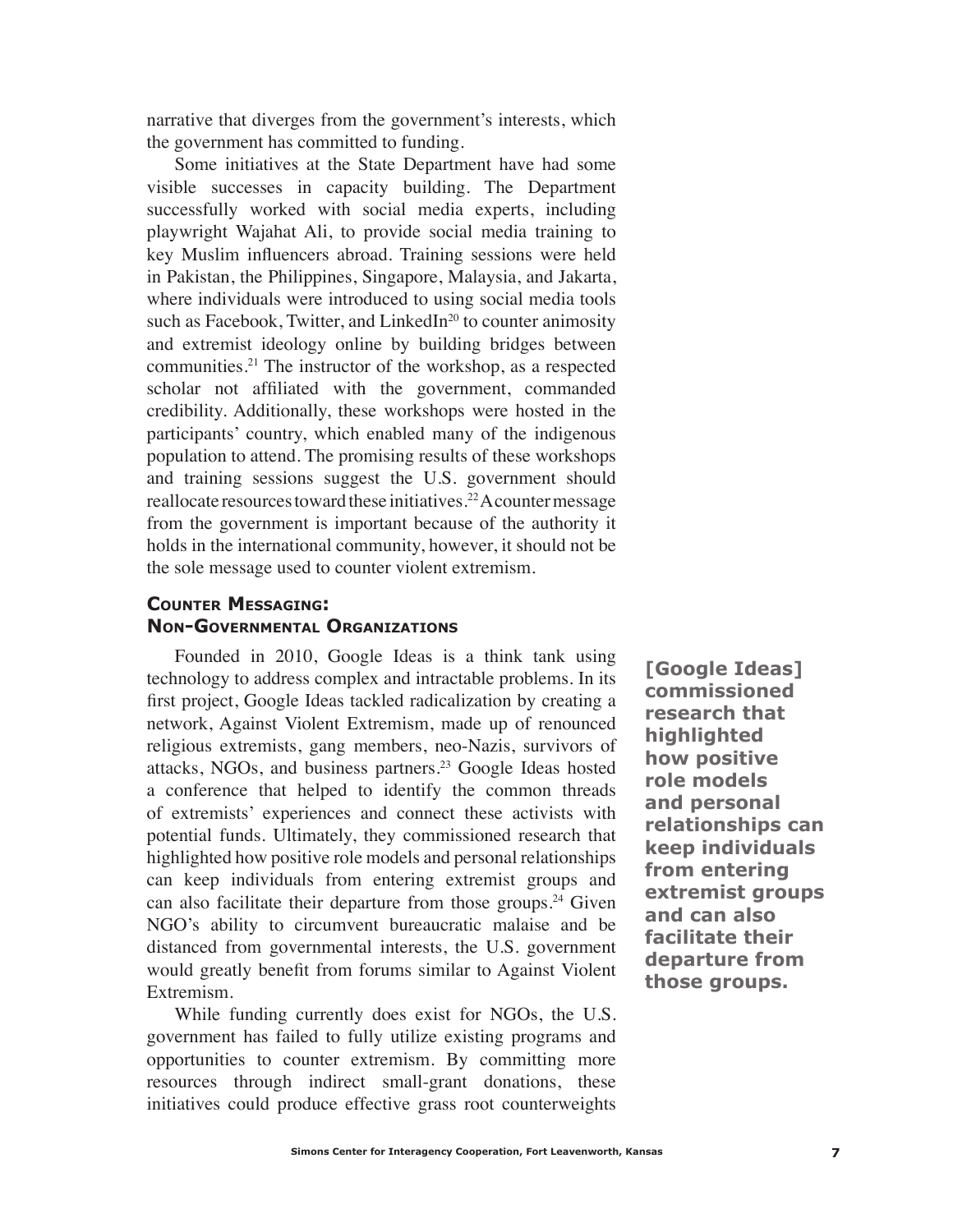to extremist messaging. Additionally, the government's indirect funding creates the necessary distance between the program and governmental influence, appropriating program oversight to the impartial NGO. The U.S. government must also cooperate with these organizations to create a unified counter extremism message. Lastly, the government must include NGOs as regular partners in its summits and conferences to take greatest advantage of their expertise in this area.

Foundations and private sponsors offer a unique and beneficial value in countering extremism. Lorenzo Vidino argues that these groups are "unencumbered by the vast bureaucracy that saddles government agencies, and so may have more ability to consider any requests for funding or capacity-building assistance on a case-bycase basis."25 Moreover, foundations and private sponsors could also monitor the impact of their efforts more readily and choose to halt or expand funding as the situation dictates. Finally, Vidino asserts, private sponsors and foundations "...are in a position to side-step thorny issues of ideology by basing assistance on specific and defined program objectives such as de-radicalizing individuals already on an extremist path, providing online safety training, or fostering interfaith relations."26

#### **Counter Messaging: Community Outreach**

Radicalization is largely occurring at the local community level. Of the counter messaging options discussed, the most important method is the involvement of communities in deterring potential sympathizers and recruits. The government must connect with these communities and encourage local law enforcement to incorporate these communities into its strategies for countering violent extremism. These efforts create new role models that promote moderate religious teaching to counter extremist narratives. Furthermore, providing a platform for former extremists to describe their experiences within extremist organizations can deter others interested in supporting extremists. They can provide a counter voice to the radical messaging of extremist websites. The de-radicalized extremist is the perfect bridge to such communities. They are perfectly suited to actively counter extremists' messages while also uncovering active extremist recruiters in the community. They can serve as ambassadors to lay and religious leaders to diffuse the romantic allure of becoming an extremist.

The risk in working with de-radicalized extremists is the potential for their ideology to function as a "conveyor belt" for radicalization and lay the ideological groundwork for subsequent violence.27 There must be a unified counter extremism message. Without proper coordination and cooperation between these

**The deradicalized extremist is the perfect bridge...They are perfectly suited to actively counter extremists' messages while also uncovering active extremist recruiters in the community.**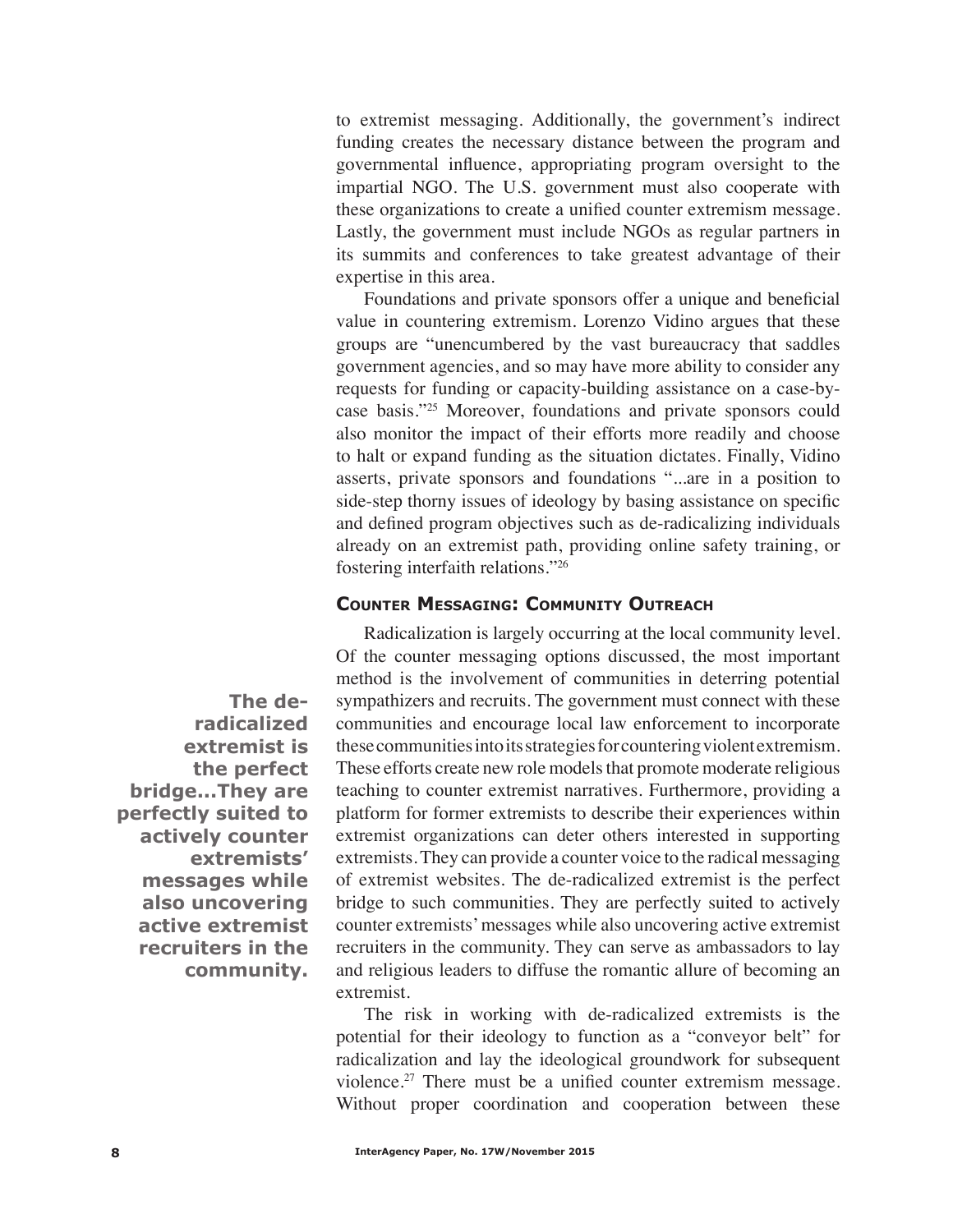communities and the government, members may become frustrated and jaded with the U.S. approach to countering extremism. Lastly, law enforcement must be willing to work with local communities to make de-radicalized extremists accessible to vulnerable groups.

#### **Counter Messaging: Online**

The use of online and social media platforms by thirdparty entities and individuals to counter extremism is largely underdeveloped. There have been attempts to fill this gap, but they are either too new to accurately judge their impact or have been unsuccessful in reaching their objectives. These attempts lack stimulation and cohesiveness, inadvertently provide avenues for extremist organizations to defend their ideology, often result in trivial arguments and discussions, and fail to grasp the audience's attention effectively or directly connect the user. One example is the State Department's Peer 2 Peer: Challenging Extremism program, which encourages college students to develop digital material to counter message extremists online, specifically through social media.<sup>28</sup> Another example is the State Department's #ThinkAgainTurnAway campaign on Twitter and Facebook, where the mission is to "expose the facts about terrorists and their propaganda."29

An effective online counter narrative may be better served through the notion of a "Dead Facebook," which would provide an avenue for viewers to remember victims of extremism, in effect humanizing them to an often-desensitized audience.<sup>30</sup> The ideal website would compile in one location all the quotes and imagery of the victims, the defectors who have recanted, model members of the community, and the moderate credible scholars in order to effectively provide a counter narrative. Highlighting extremists' connections to criminal enterprises could go a long way to denigrating extremists' appeal and credibility in the eyes of peers, followers, and sympathizers.<sup>31</sup> The Philippine government used this tactic after the Superferry bombing in 2004 that killed 116 persons.<sup>32</sup> In a coordinated media blitz displaying vignettes of the victims' lives and communicated through six languages, the government was able to generate widespread public support against the extremist groups responsible for the bombing.33 As a result, extremists who had previously enjoyed free range of movement throughout the community were isolated in the central swamp areas.<sup>34</sup> Their bullying tactics were no longer effective in the face of the anger created by the images of the many youthful victims of their attack, accompanied by a surge of anonymous tips to the police hotline.35

Through the power of negative imagery, "Dead Facebook" exposes violent extremists' hypocrisy through quotes and pictures. Frank Cilluffo adds that these images must be accompanied with

**Highlighting extremists' connections to criminal enterprises could go a long way to denigrating extremists' appeal and credibility in the eyes of peers, followers, and sympathizers.**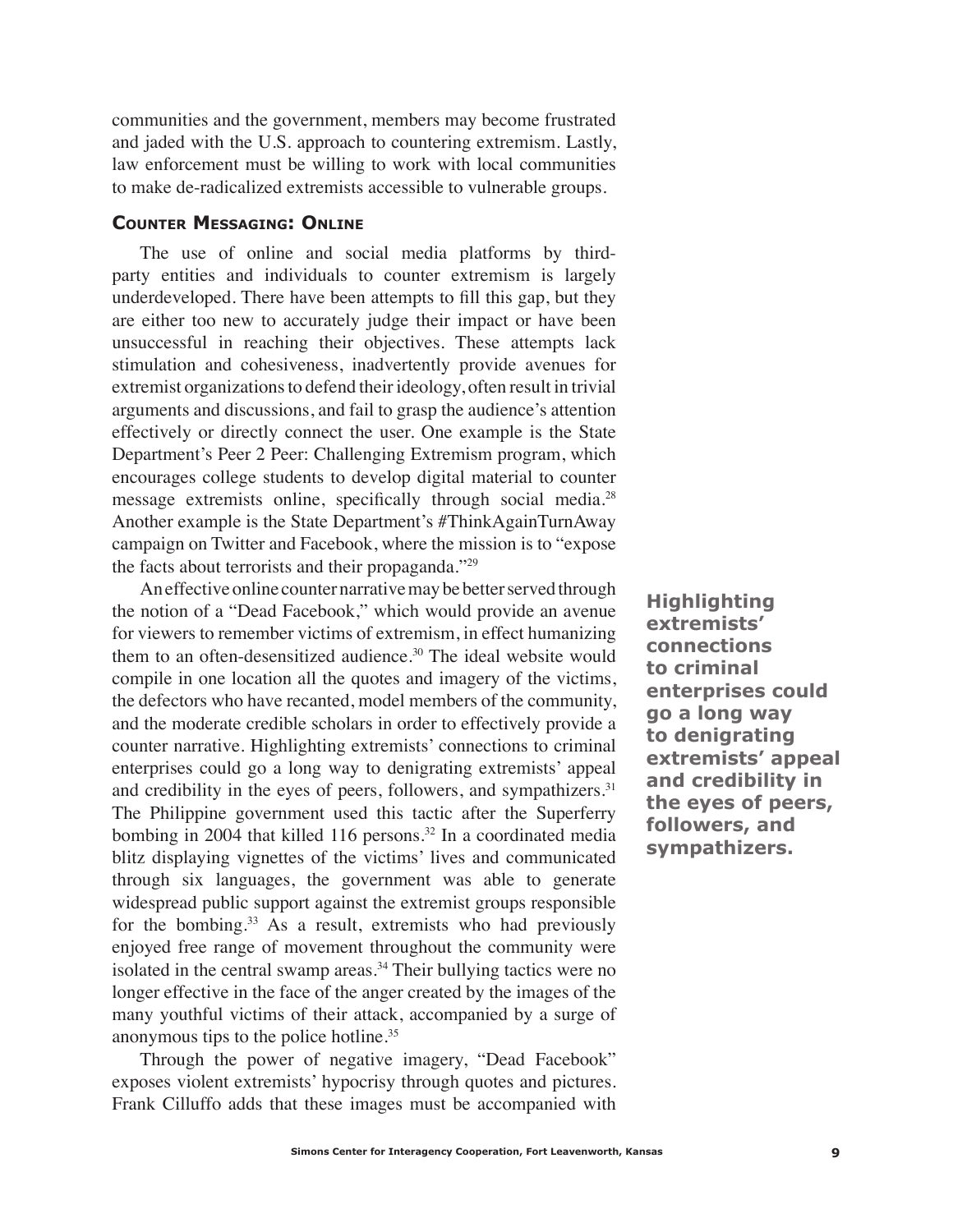a corresponding "push to highlight the human toll, measured in the hundreds and thousands of lives lost, that our adversaries have caused. Unless and until we capture and convey the lost dreams, hopes, stories, and opportunities, we will not have done justice to victims of terrorism and their survivors."36 "Dead Facebook" can garner public support against extremism, while also undermining extremist recruitment among those who would not have been deterred otherwise. Having a multilateral institution such as the UN sponsor such an initiative would add great legitimacy and support to the website. In effect, the U.S. would be able to leverage its weighted position in the UN to shape the UN's role as a "forum and conduit for the exchange of facts and trends observed and emerging in the neighborhood and language(s) used in each United Nations Member state."37

While "Dead Facebook" provides a centralized platform for victims of extremist attacks, it requires incredible upkeep. It also requires users to actively access the platform, as they would any other social media website, to find information on the attack and its victims. However, hostile governments may find ways to restrict access to "Dead Facebook" if they do not believe the posted narrative, which would severely limit access to the stories of the victims.

#### **Intervention and Rehabilitation**

Part of the holistic approach to countering the overall effect of extremist ideology is to recover those individuals who have succumbed to its lure. In the United Kingdom, the Channel Project is designed to help identify these vulnerable persons before they commit an attack or are completely radicalized.38 It brings together representatives and agencies, including law enforcement, intelligence, community leaders, and academic centers, each with specifically outlined duties. Channel uses three indicators to assess an individual's vulnerability: engagement with a group or ideology, intent to cause harm, and capability to cause harm.<sup>39</sup> These indicators allow Channel to assess vulnerable persons before they commit an act, identify them, and give them an option for rehabilitation compared to prosecution. Implementing a similar program in the U.S., one that includes community involvement and law enforcement, could be incredibly successful in identifying vulnerable persons and engaging with them before they participate in extremist behavior and actions. Furthermore, such programs build relationships and strengthen trust between the government and communities and, most importantly, allow communities to be involved in identifying socioeconomic factors of deradicalization.<sup>40</sup> Before Abdullahi Yusuf, a Somali American, was charged with attempting to join ISIS, the U.S. attorney in Minnesota met with community leaders.<sup>41</sup> Later,

**Part of the holistic approach to countering the overall effect of extremist ideology is to recover those individuals who have succumbed to its lure.**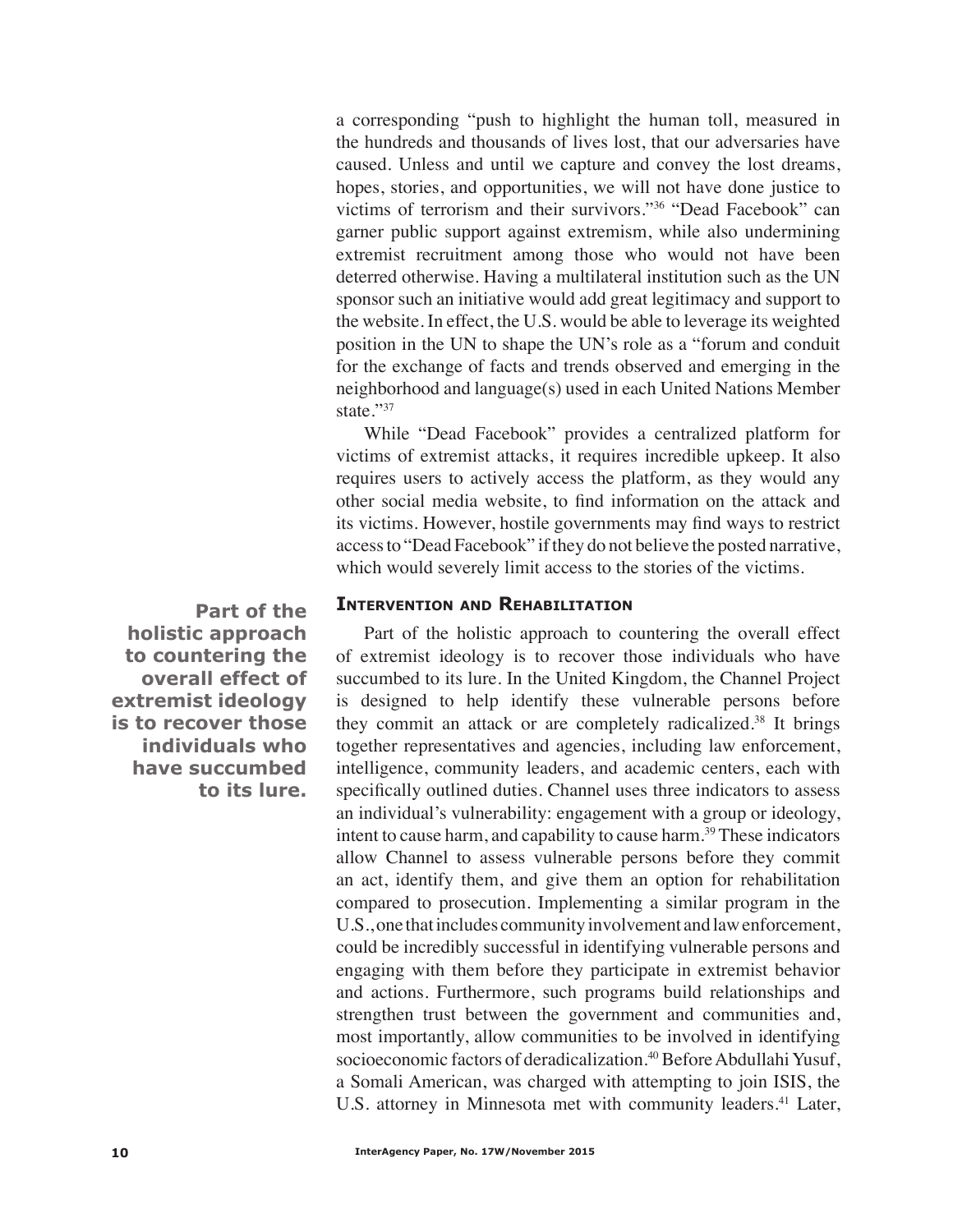Yusuf was sentenced to a program for troubled boys.<sup>42</sup> This example also showed that, "the journey on the path to terrorism does not have to end in handcuffs; it can end with a handshake."43 If communities know radicalization is not an automatic jail sentence, they may be more forthcoming in identifying vulnerable youth.<sup>44</sup> This type of program, which allows for law enforcement intervention prior to an attack or an individual joining a violent extremist organization, does not currently exist across the U.S.45

However, test programs similar to the United Kingdom Channel Project have been implemented in select cities.<sup>46</sup> Unfortunately, these pilot programs are on an ad hoc, municipal level with little to no federal funding and have no central oversight. There are no state or federal standards in place to determine when to intervene or prosecute. This policy option recommends that the federal government fund state law enforcement and NGOs who have already established intervention programs and establish standards for such programs. Without this involvement, these pilot programs are sure to fail due to lack of accountability, resources, and intelligence.

These programs carry risk. One failure and the careers of those involved are over. $47$  The fear of political backlash and public opinion could dissuade persons from future intervention programs.48 Certainly, the most dangerous individuals should not be part of the program. Only those accused of minor, lesser offenses may be eligible. Those individuals who return to their extremist views and counsel others to turn away as well must be judged against those who did not return to extremism. Furthermore, there is a loophole for those who have broken no laws. Unlike at-risk minors and individuals under court orders, as in Yusuf's case, it is more difficult to intervene and rehabilitate those who are not threatened by legal reprecussions.49

## **Private Sector Self-Regulation**

The private sector could help counter extremism through greater self-regulation. The government lacks the authority and ownership of electronic networks and, therefore, is unable to enforce terms of use and existing laws. The Digital Terrorism and Hate Report, published every year by the Simon Wiesenthal Center, releases a report card that measures the proliferation of hate and terror online across the social media, blog, and website spectrum. In the 2013 report card, Facebook received a grade of A-, reflective in the fact that Facebook has taken tremendous steps to identify and eliminate digital hate on its platform. YouTube landed a C-, indicating it must significantly improve. The worst offender was Twitter, earning an F, showing the company's ineptitude in coping with the influx of users and their content.50

**The private sector could help counter extremism through greater self-regulation.**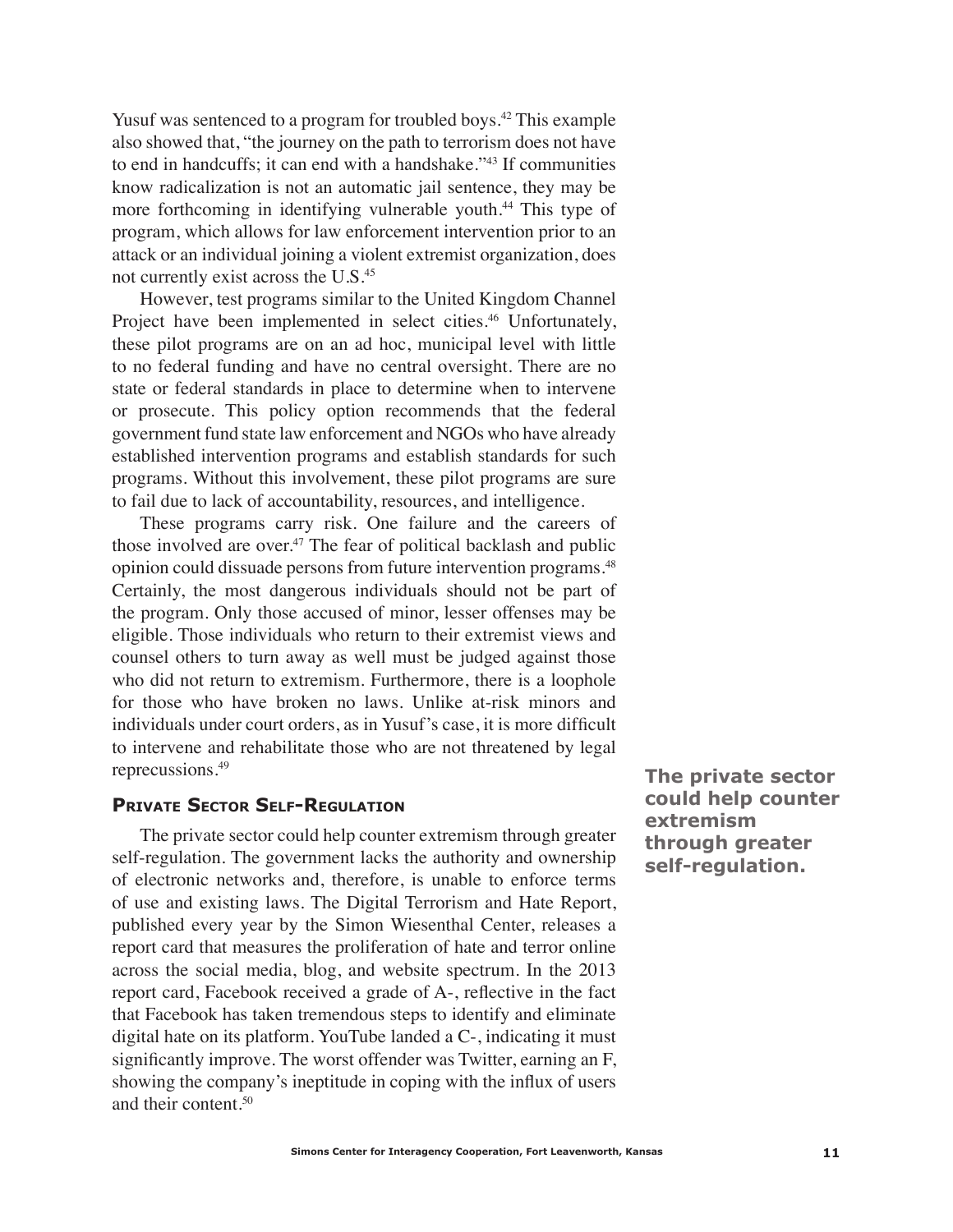The biggest barrier to private company cooperation in countering violent extremism is incentive. Private companies would have to bear a number of costs. One is the financial burden in allocating more time, labor, and resources to address this issue. Smaller companies will find this challenging and may be forced to shut down the company completely if unable to combat and remove extremist users. Companies are also accountable to their shareholders. Companies will look to their profit margins before taking on causes that threaten business. While the company may gain a poor reputation if they are known for aiding extremist communications, they must also worry about the repercussions from violent organizations when their accounts are disabled. For example, after blocking ISIS accounts on Twitter, founder Jack Dorsey and CEO Dick Costolo were both threatened by alleged ISIS sympathizers.<sup>51</sup> These individuals have not actively chosen to engage in an "online war" with extremist organizations. They are simply holding customers to the company's terms of use and blocking accounts based on complaints. Under these threats, especially if carried out, private companies may find that removing extremist profiles from social media platforms is equally as dangerous as keeping them open. Removing these profiles also eliminates the ability for law enforcement to effectively monitor, track, arrest, and prosecute extremists. Although self-regulation would stymie extremist messaging and ideology reaching potential recruits and sympathizers, it is a delicate balancing act to increase profit, maintain the moral high ground, and contribute to effective law enforcement.

### **Law Enforcement: Monitoring Extremist Websites**

**suggesting that law enforcement monitor websites is good in theory, in reality, it is a source of frustration for those agencies that have already attempted to do so.**

**While** 

While suggesting that law enforcement monitor websites is good in theory, in reality, it is a source of frustration for those agencies that have already attempted to do so. This frustration is both political and technical. The American political system is woefully slow in keeping pace with modern technology. Systems develop and advance faster than legislation can address new threats. Consequently, the U.S. is very slow in developing any effective means to counter incidents and burgeoning threats.

Added to this is confusion over which agency should take the lead in dealing with threats coming in via the Internet. Debates continue on whether there should be a new agency devoted solely to this activity or an oversight agency coordinating the activities of other agencies. Whichever, strong interagency coordination will be required. Building a case against any particular site could involve overseas communications, which would include the Central Intelligence Agency and the National Security Agency. Acquiring or making weapons and explosives would involve the Bureau of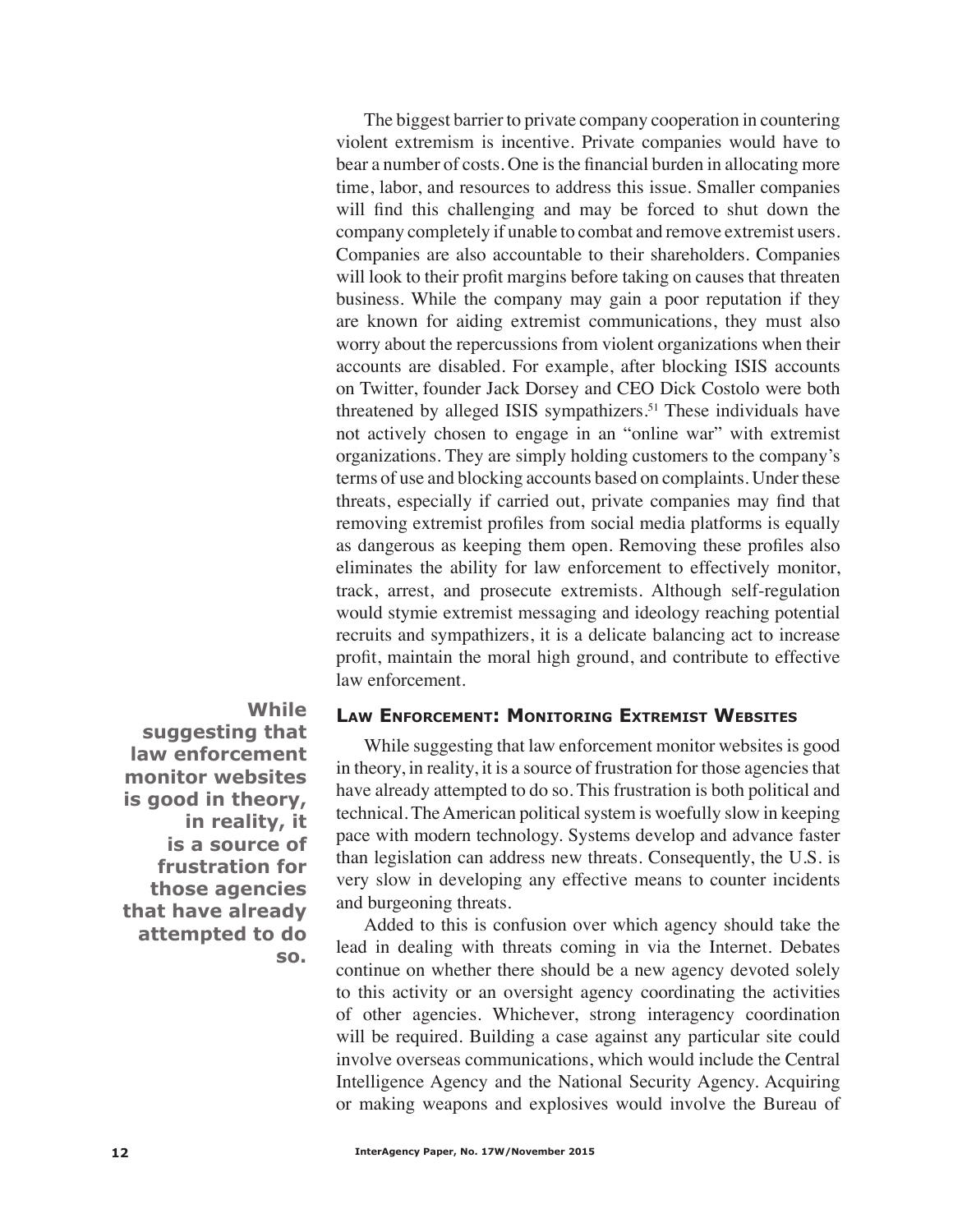Alcohol, Tobacco, Firearms, and Explosives. Visa and passport violations would involve the Department of Homeland Security's Immigrations and Customs Enforcement and the State Department's Diplomatic State Security. An obstacle to overcome is the reluctance at the agent/local office level to share information. Agreements and memoranda may exist at headquarter levels among agencies. However, as long as promotions and budget allocations are based upon successful performance, officers at different agencies will jealously guard information to ensure their own advancement.

### **Law Enforcement: PATRIOT Act and Pocket Subpoenas**

The recommendation to allow extremist websites to remain functional in order to monitor them frequently raises constitutional questions such as privacy and free speech. These would be valid complaints if the websites were private and available only to members with a login or password. However, they are publicly available. Being publicly accessible means they enjoy no expectation of privacy. Consequently, no special authority is required to monitor them. It does, however, become a manpower intensive proposition to attempt to monitor all the sites managed by extremist groups.52 As for an individual's privacy in entering the site, which is in itself not a prohibited activity, the fact that the site is in the public domain again removes any expectation of privacy. There is no difference between this activity and standing at a corner newsstand leafing through a pornographic magazine. There is no expectation of privacy for conduct in the public view.

The activities of Islamic-based extremist groups in the Middle East falls under the foreign intelligence description in the Foreign Intelligence Surveillance Act.53 Under the auspices of the PATRIOT Act, accessing a publicly available extremist website is sufficient grounds for law enforcement to conduct further investigation into an individual's background, communications, and finances to determine if that individual poses any risk to domestic security.54 The point and purpose of such an investigation is to distinguish among those who are merely curious, the academic seeking the actual doctrines of such groups, and the impressionable person open to being swayed to adopt, promulgate, and perhaps act upon the doctrine. Combined with the PATRIOT Act authorities, warrants can be issued to gather further information.

An extension of this proposal further assisting law enforcement is a "pocket" subpoena. The Internal Revenue Service and Drug Enforcement Agency have validated this practice over the years in criminal investigations. While a criminal organization's activities may be developed enough for a subpoena to be issued, the location or persons to be searched may be unknown at the time of issuance. **The recommendation to allow extremist websites to remain functional in order to monitor them frequently raises constitutional questions such as privacy and free speech...**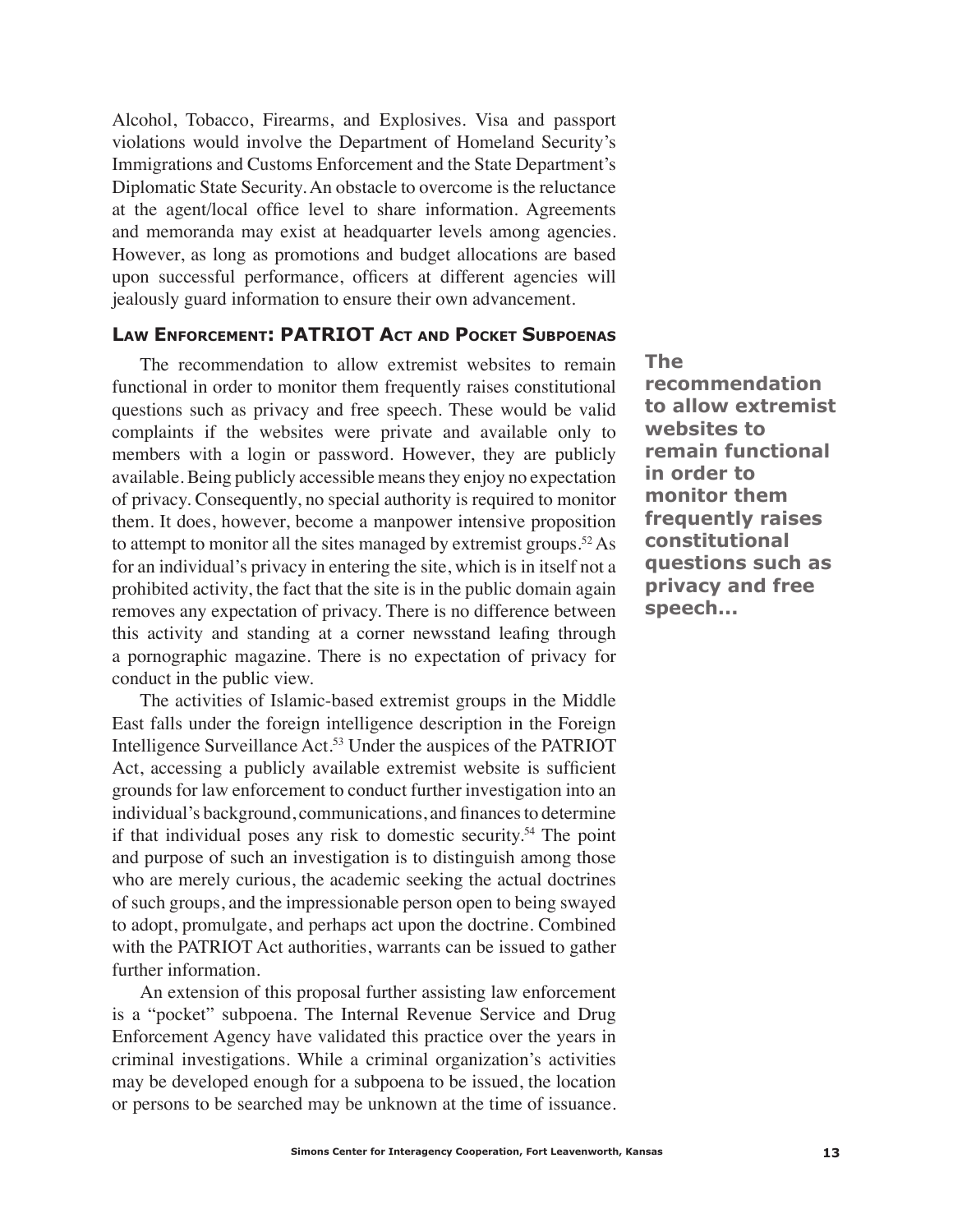Having the authority to search resting in an agent's "pocket," the names and locations can be filled in upon discovery in order to immediately execute the subpoena. Utilizing existing law enforcement tools, U.S. national security can be enhanced by moving counterterrorism efforts into the law enforcement realm, where existing laws are ready to be applied. However, based on the Church Committee findings in the 1970s, the courts have demonstrated a reluctance to extend the tools and assets of criminal investigations to counterintelligence investigations.55 Furthermore, the concept of "pocket" subpoenas or even granting warrants, especially at the federal level, have different parameters in different parts of the country. That which is deemed an acceptable level of probable cause for a warrant in Chicago, for example, may not meet the court's comfort level in California or the Northeast. The increased scrutiny and inability for law enforcement to effectively counter extremist activities in one part of the country versus another may essentially create "safe havens" for extremist suspects.

## **Recommendations**

**Countering violent extremism online is not as simple as removing the websites and communication...**

To counter violent extremism, the U.S. government should adopt the following policies: counter messaging from the U.S. government, NGOs, and community outreach; intervention and rehabilitation; law enforcement monitoring of extremist websites; and utilizing "pocket" subpoenas. Countering violent extremism online is not as simple as removing the websites and communication, as has been demonstrated above. These websites eventually resurface, and the extremists continue their communications and recruitment. Because countering violent extremism involves different legal authorities and abilities, combining all these options is critical. The U.S. government has the authority to implement all the aforementioned recommendations and provide oversight. In addition, many of these options can be cost-effective in nature and implemented with relative ease. Finally, no one program can achieve the desired end state on its own. All of the recommendations taken together, however, create a holistic, societal approach to countering the ideology of extremist organizations.

The extremist websites are only tools used for communication. Completely shutting them all down is impossible and does not increase domestic security as it does nothing to counter individuals who embrace extremist ideology. To ensure U.S. security, the goal is to identify and intercept or disrupt those who would do harm. For that purpose, it is far better to allow the sites to remain active while monitoring them to identify individuals who access the sites. Shutting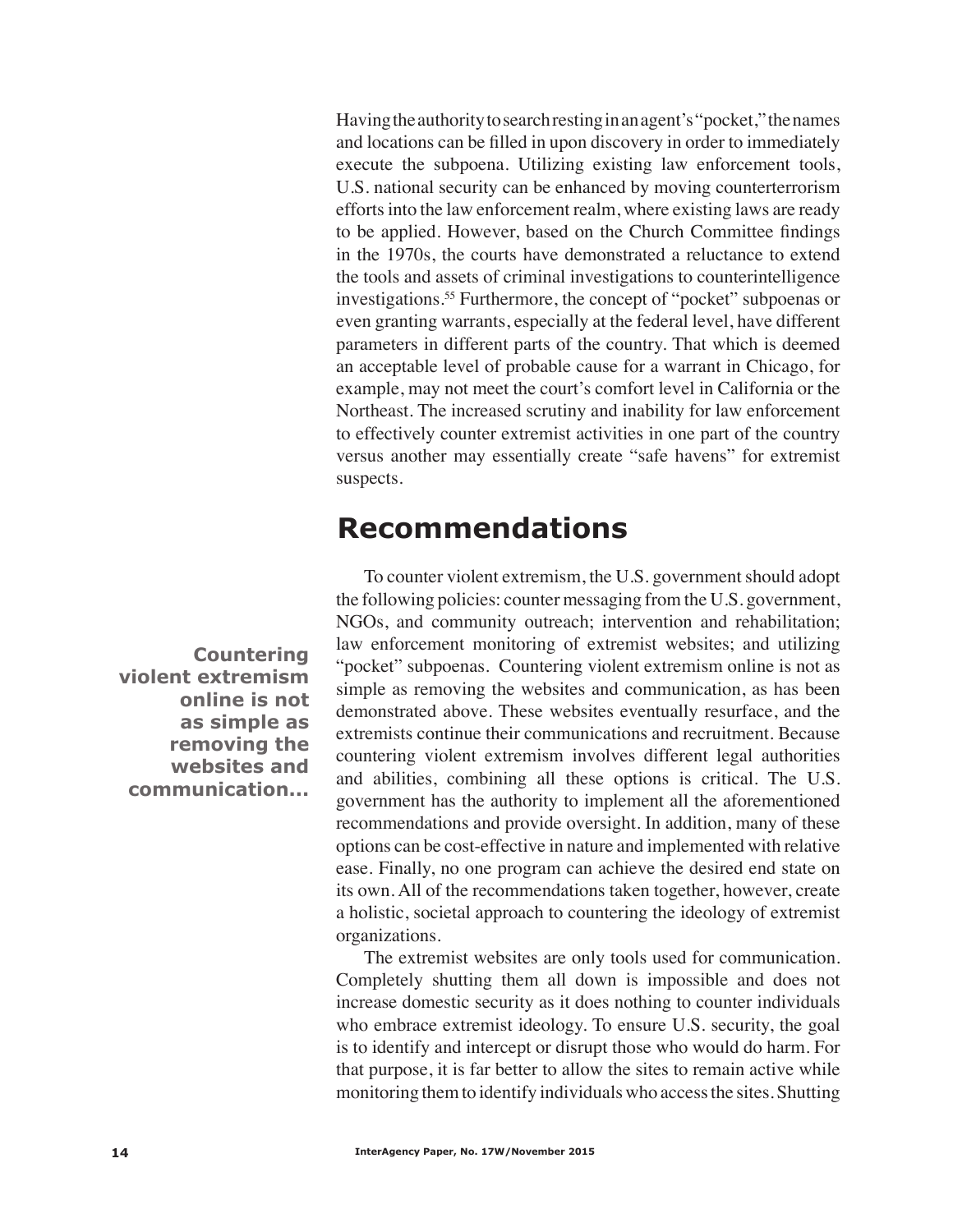down the sites defeats that purpose, possibly forcing the adherents underground to seek more surreptitious means of communication. As former Congressman Phil English asserts, "Defense against this threat is like the Civil Defense Program during the Cold War. A free society should be able to patrol against any hostile intervention. A free society does have the right to identify risks and defend itself."56

While all recommendations should be implemented, given the complexity of countering extremism online, there are some that should have a greater focus and priority in American policy. Specifically, the U.S. government should focus on two particular areas: (1) strengthening programs that are working, and (2) working to prevent radicalization and domestic lone-wolf attacks.

#### **Implementation**

These policy recommendations are intended to work with and balance each other. They are not stand-alone policies, and one particular policy should not be the only focus. The policy recommendations should be implemented in two waves. The first wave establishes legislation and allows for the government to become comfortable with these new policies. The second wave begins midway through the first wave and builds partnerships with communities and organizations that lead to a cohesive counter message to violent extremist organizations. The first wave can be implemented immediately, allowing time for the second wave to be constructed and implemented. By the time the first wave begins to produce results, the second wave will be ready to implement its policies. This overlap will ensure a sustainable and seamless transition throughout the entire process. Metrics for success should also be taken into consideration during the implementation of policy.

### **Wave One: Immediate Implementation (30–90 days)**

Monitoring extremist websites, PATRIOT Act, and pocket subpoenas: These law enforcement tools already exist; therefore, nothing needs to be implemented or funded. These tools have also been tested in the courts and, with some modifications, have proven to be both effective and within the bounds of acceptable jurisprudence. The difference is the need to use these tools in the relatively new arena of counter radicalization. This phase of countering violent extremism is aimed wholly at the domestic threat and is therefore the focus of law enforcement utilizing the tools mentioned above. Combined with the other recommendations, countering radical ideology becomes an all-encompassing policy.

Intervention and rehabilitation: While this policy requires funding, it is included in the first wave to standardize the program as a proactive step in countering violent extremism. This program,

**...the U.S. government should focus on two particular areas: (1) strengthening programs that are working, and (2) working to prevent radicalization and domestic lonewolf attacks.**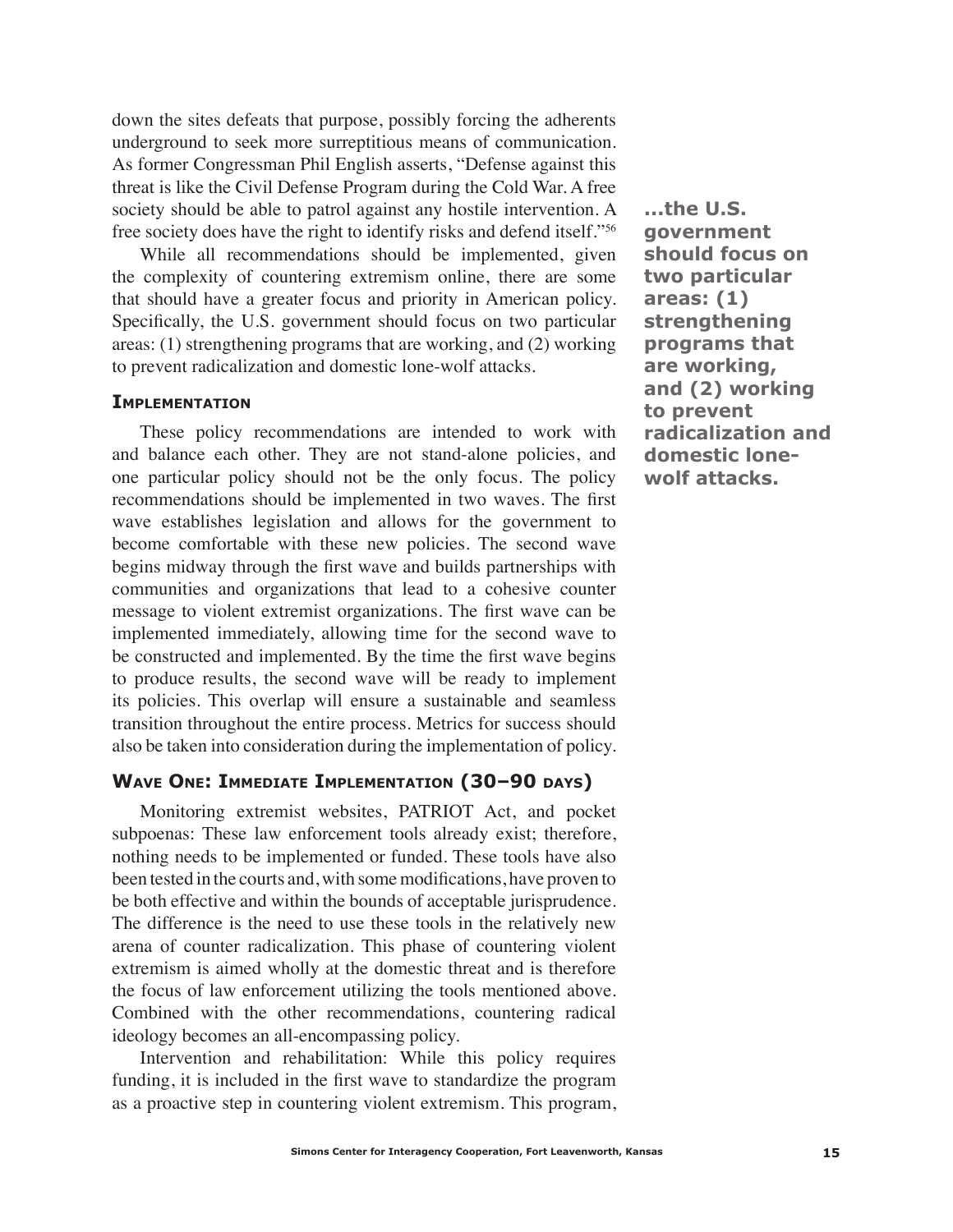funded by the federal government, will provide local and national law enforcement with the necessary tools and empower NGOs who are working on similar intervention projects. The Department of Homeland Security, in collaboration with the Countering Violent Extremism Program at the State Department, would be responsible for funding this recommendation. Congress would need to reauthorize spending in these departments to provide adequate financial resources to intervention and rehabilitation. Funding would call upon local and national law enforcement partnerships to monitor and intercept vulnerable persons. These partnerships would work with NGOs, such as the World Organization for Resource Development and Education, whose rehabilitation programs currently exist in the U.S. to encourage non-duplication in funding and program development.57

## **Wave Two: Short Term Implementation (60–120 days)**

U.S. government counter messaging: Immediately drawdown the CSCC's Digital Outreach Team programs and focus on capacitybuilding programs. Instead of calling upon additional funding and other resources, the CSCC would transfer funding, personnel, and other necessary resources from the Digital Outreach Team programs to capacity-building programs.

Community outreach counter messaging: The FBI's Joint Terrorism Task Forces (JTTF) exist in every major city across the country, providing partnership opportunities for federal, state, and local law enforcement agencies as well as community outreach. These task forces, working with local communities and involving them in countering extremism messages, can build trust between the communities and law enforcement. Meeting regularly, these bodies are comprised of all federal law enforcement and intelligence agencies as well as local law enforcement officers from the state and municipal levels. The JTTF should coordinate with communities immediately. It is further suggested that to ensure a seamless integration of community messages, opinions, and ideas into U.S. government counter messaging policies, the CSCC and State Department's Countering Violent Extremism Program also become involved in community outreach. The Department of Homeland Security and the State Department should fund this policy, with additional spending authorized by Congress, as necessary to ensure policy success. Additionally, once trust has been established, the U.S. government can begin to encourage and empower credible figures in disseminating counter extremism messages at a grassroots level.

NGO counter messaging: The government should include these organizations and parties in the broader countering violent extremism

**...once** 

**trust has been established, the U.S. government can begin to encourage and empower credible figures in disseminating counter extremism messages at a grassroots level.**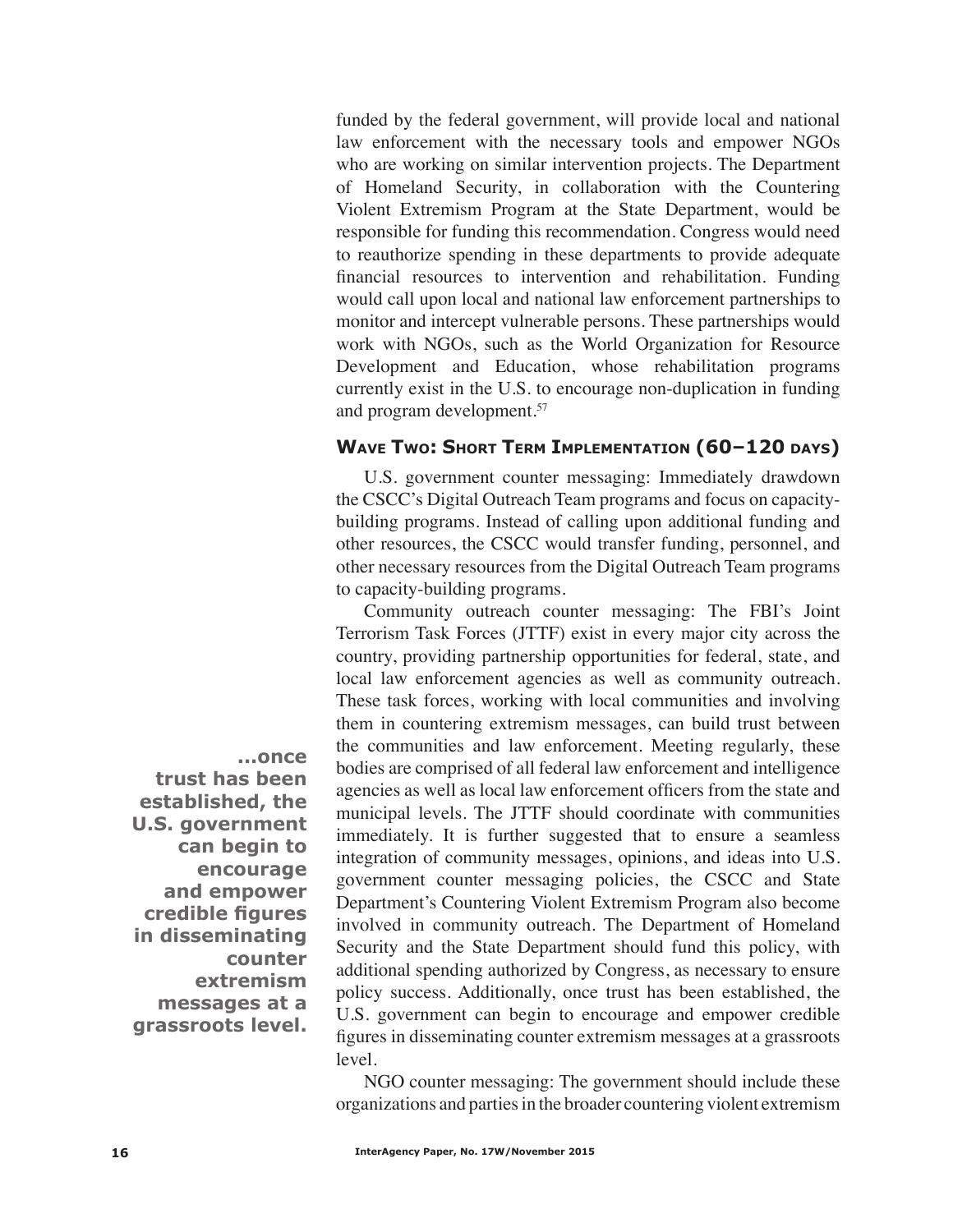discussion. Given that the capacity and resources already exist in a variety of NGOs, the U.S. government can begin encouraging participation immediately.

#### **Measures of Success**

No program can move forward without a means of measuring its progress. It is impossible to improve or amend a policy without knowing if it is currently meeting its goals. This paper's recommendations are intended to be implemented en masse, thereby achieving success by working together. If one program is successful but another fails, then the entire policy fails.

Consequently, countering extremists' use of the Internet to advocate violence is marked as successful when decreasing numbers of people access radical websites, fewer people conspire to commit violence, and more people participate in community programs that speak out against radical extremism. In other words, the moderate voices are ascending.

to national security. **IAP** In summary, the anonymity of the Internet makes it equally accessible to both the guilty and the innocent. In combating the global threat of extremism, it is extremely difficult to determine which targets pose the largest threats, especially when some individuals may be curious, while others are very dangerous. As the number of extremists, their messages, and their networks have expanded to the Internet to spread rhetoric, inspire, recruit, and radicalize others, so must the strategies of the U.S. government, law enforcement, NGOs, and individual citizens in countering them. All of these voices must come together to diminish violent extremist organizations as a threat

**As the number of extremists, their messages, and their networks have expanded to the Internet to spread rhetoric, inspire, recruit, and radicalize others, so must the strategies of the U.S. government, law enforcement, NGOs, and individual citizens in countering them.**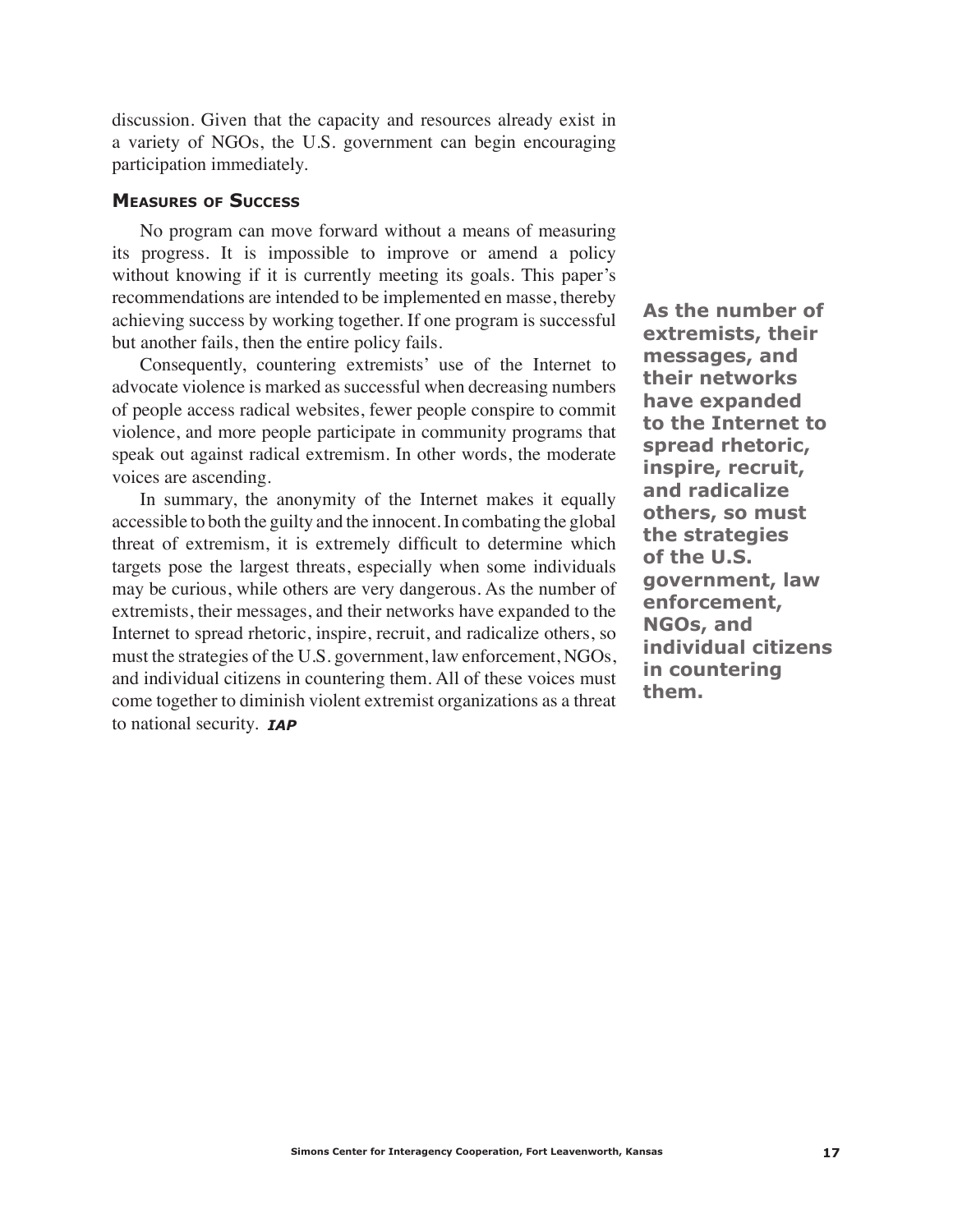## **Endnotes**

1 Clint Watts, "Radicalization in the U.S. beyond al Qaeda," Program on National Security Foreign Policy Research Institute, August, 2012, p. 8.

2 David Johnston and Scott Shane, "U.S. Knew of Suspect's Tie to Radical Cleric," *The New York Times*, November 9, 2009, <http://www.nytimes.com/2009/11/10/us/10inquire.html?\_r=0>, accessed on April 20, 2015; Raffaello Pantucci, "What Have We Learned about Lone Wolves from Anders Behring Breivik?" *Perspectives on Terrorism*, Vol. 5, 2011, pp. 5–6.

3 Watts, p. 9.

4 Ibid.

5 Ibid.

6 Lorenzo Vidino, personal interview, February 8, 2015.

7 Dana Janbek and Valerie Williams, "The Role of the Internet Post-9/11 in Terrorism and Counterterrorism," *The Brown Journal of World Affairs*, Vol XX, Issue II, Spring/Summer, 2014, p. 302.

8 U.S. Department of State, Center for Strategic Counterterrorism Communications, <http://www.state.gov/r/ cscc/>, accessed on April 5, 2015.

9 Frank Cilluffo, personal interview, January 30, 2015.

10 Katherine Luggiero, "Countering ISIS Recruitment in Western Nations," *Journal of Political Risk*, Vol. 3, No. 1, January 2015.

11 Vidino.

12 Josh Gerstein, "White House Sets Delayed Anti-Extremism Summit," Politico, January 11, 2015, <http://www. politico.com/blogs/under-the-radar/2015/01/white-house-sets-delayed-antiextremism-conference-200891.html>, accessed on May 2, 2015.

13 "Islamic State Crisis: 3,000 European Jihadists Join Fight," BBC News Middle East, September 26, 2014, <http:// www.bbc.com/news/world-middle-east-29372494>, accessed on October 15, 2014.

14 Johnston and Shane.

15 Jonathan Dienst, "Hatchet Attack on Cops was a 'Lone-Wolf" Act of Terror," NBC New York, October 29, 2014,  $\langle$ http://www.nbcnewyork.com/news/local/Motive-Hatchet-Attack-NYPD-Zale-Thompson-Ax-Queens-Motive-280312192.html>, accessed on May 2, 2015.

16 Holly Bailey, "A Beheading in Oklahoma," Yahoo News, October 10, 2014, <http://news.yahoo.com/oklahomabeheading--terrorism-or-workplace-violence-184638839.html>, accessed on May 2, 2015.

17 Samantha Laine, "Fort Riley Suicide Bombing Plot," *Christian Science Monitor*, April 11, 2015, <http:// www.csmonitor.com/USA/USA-Update/2015/0411/Fort-Riley-suicide-bombing-plot-Was-an-FBI-sting-operationnecessary-video>, accessed on May 2, 2015.

18 Nadia Prupis, "French Website Shutdown Law," Common Dreams, February 9, 2015, <http://www.commondreams. org/news/2015/02/09/french-website-shutdown-law-decried-attack-free-speech>, accessed on April 15, 2015.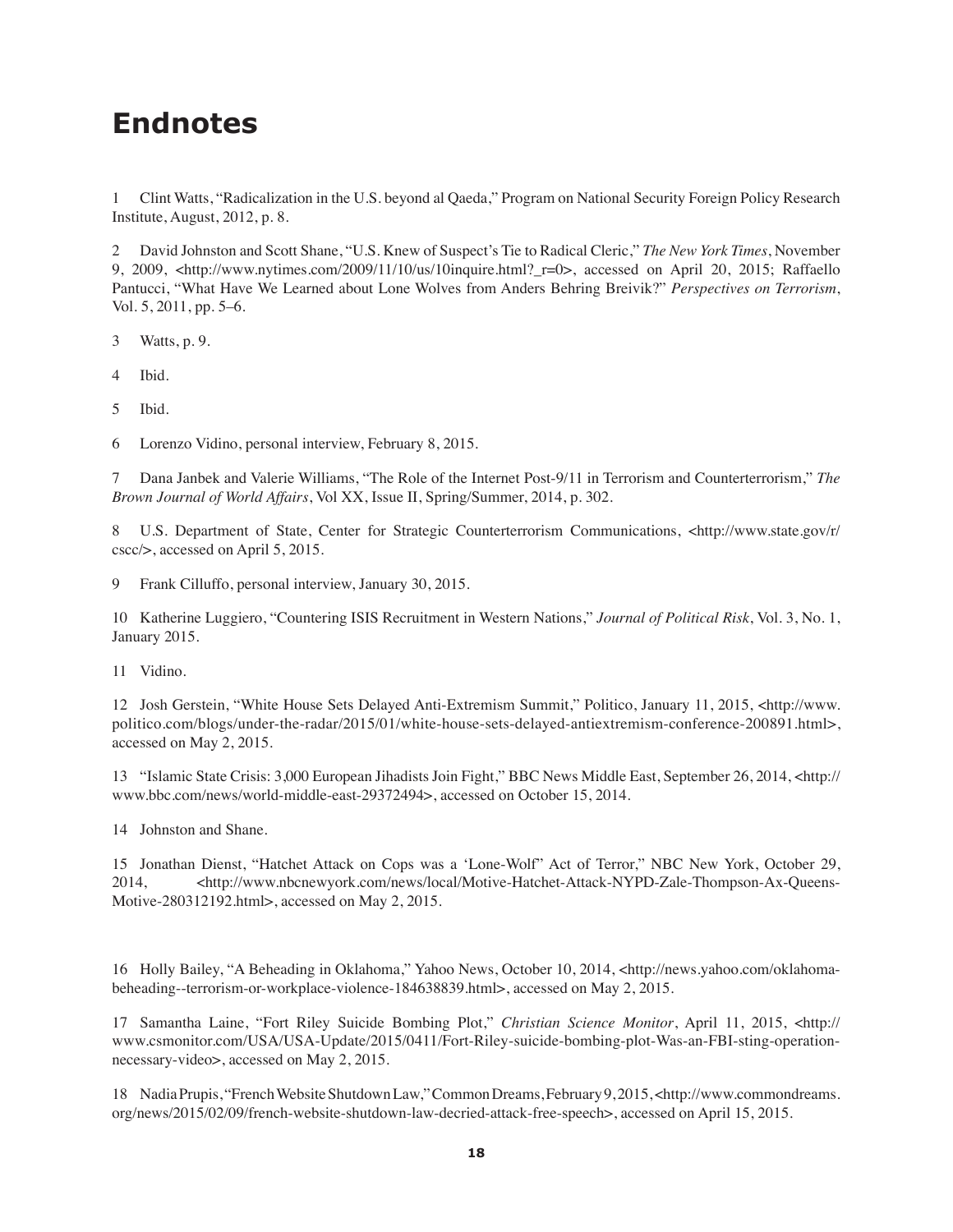19 U.S. Department of State, Center for Strategic Counterterrorism Communications.

20 Todd C. Helmus, Erin York, and Peter Chalk, "Promoting Online Voices for Countering Violent Extremism," RAND, 2013, p. 6.

21 Ibid.

22 Ibid.

23 Ibid., p. 7.

24 Ibid.

25 Vidino.

26 Ibid.

27 Helmus, p. 10.

28 Samara Tu, "CVE Fellows Develop Social Media Campaign to Combat Violent Extremism," START, March 30, 2015, <http://www.start.umd.edu/news/cve-fellows-develop-social-media-campaign-combat-violent-extremism>, accessed on May 2, 2015; "Students Counter Violent Extremism with Social Media," Arizona State University, April 10, 2015, <https://asunews.asu .edu/20150410-p2p-countering-extremism-program>, accessed on May 2, 2015.

29 Department of State, "Think Again Turn Away," <https://www.facebook.com /ThinkAgainTurnAway#\_=\_>, accessed on May 2, 2015.

30 Cilluffo, personal interview. The idea of "Dead Facebook" would not necessarily have to be owned or created by Facebook; it is merely a name used for the purposes of this paper since it is a commonly understood idea.

31 Ibid.

32 Former member of Joint Interagency Coordination Group for Combatting Terrorism, U.S. Pacific Command, personal interview, 2015.

33 Ibid.

34 Ibid.

35 "Arrest Made in 2004 Philippines Ferry Bombing," *USA Today*, August 30, 2008, <http://usatoday30.usatoday. com/news/world/2008-08-30-ferry-bombing-arrest\_N.htm>, accessed on April 15, 2015.

36 Frank J. Cilluffo, "Countering Use of the Internet for Terrorist Purposes," United Nations Security Council Counter Terrorism Committee, May 24, 2013, p. 8.

37 Ibid., p. 9.

38 "Channel Duty Guidance: Protecting Vulnerable People from being Drawn into Violence, Statutory Guidance for Channel Panel Members and Partners of Local Panels," Government of the United Kingdom*,* Crown Copyright, 2015,  $\lt$ https://www.gov.uk/government/uploads/system/uploads/attachment\_data/file/425189/Channel\_Duty\_Guidance April 2015.pdf>, accessed on April 15, 2015.

39 Ibid., p. 12.

40 William McCants, "The Foreign Policy Essay—Special Edition: First, Do No Harm," Lawfare, February 17, 2015, <http://www.lawfareblog.com/2015/02/the-foreign-policy-essay-first-do-no-harm/>, accessed on April 14, 2015.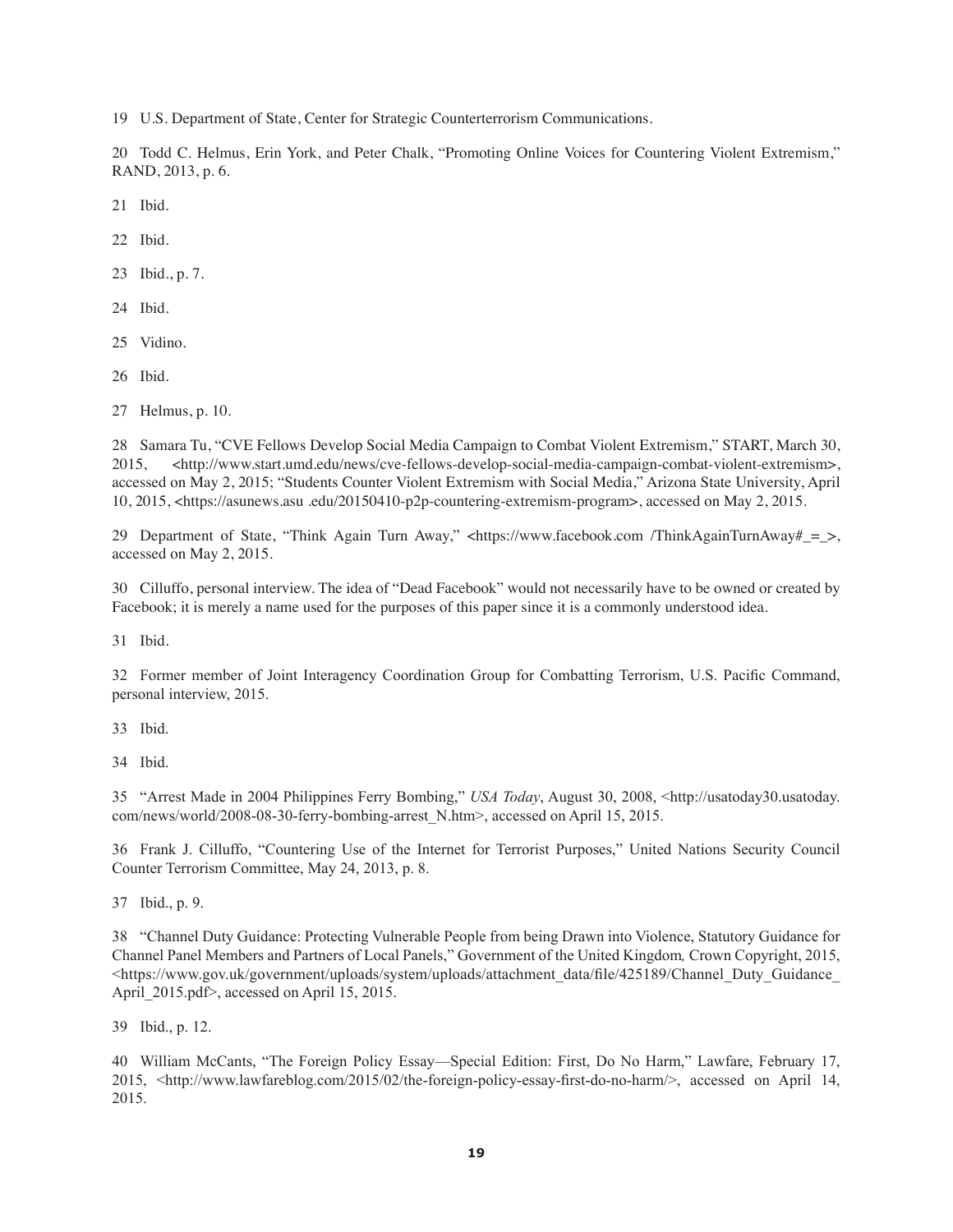Ibid.

Ibid.

Ibid.

 The Brookings Institution, "Countering Violent Extremism: Improving Our Strategy for the Future," Event, Washington, DC, February 4, 2015.

William McCants, personal interview, February 24, 2015.

Ibid.

- McCants, personal interview.
- The Brookings Institution.
- McCants, personal interview.

 "Simon Wiesenthal Center's 2013 Digital Terror and Hate Report," *Christian Telegraph,* March 12, 2013, <http:// www.christiantelegraph.com/issue18975.html>, accessed on April 15, 2015.

 Polly Mosdenz, "ISIS Sympathizers Threaten Twitter Founder Jack Dorsey and CEO Dick Costolo over Blocked Accounts," *Newsweek*, March 2, 2015, <http://www.newsweek.com/isis-sympathizers-threaten-twitter-founder-jackdorsey-and-ceo-dick-costolo-310615>, accessed on May 2, 2015.

52 J.M. Berger and Jonathon Morgan, "The ISIS Twitter Census: Defining and Describing the Population of ISIS Supporters on Twitter," *The Brookings Project on U.S. Relations with the Islamic World*, No. 20, March 2015. In a study conducted by the Brookings Institution, it is estimated there are 46,000 pro-ISIS Twitter accounts.

Title II, Section 201, USA PATRIOT Act, 107th Congress, January 3, 2001.

Title II, Paragraph 215, USA PATRIOT Act.

Larry Klumb, telephone interview, January 31, 2015.

Phil English, personal interview, February 5, 2015.

McCants, personal interview.